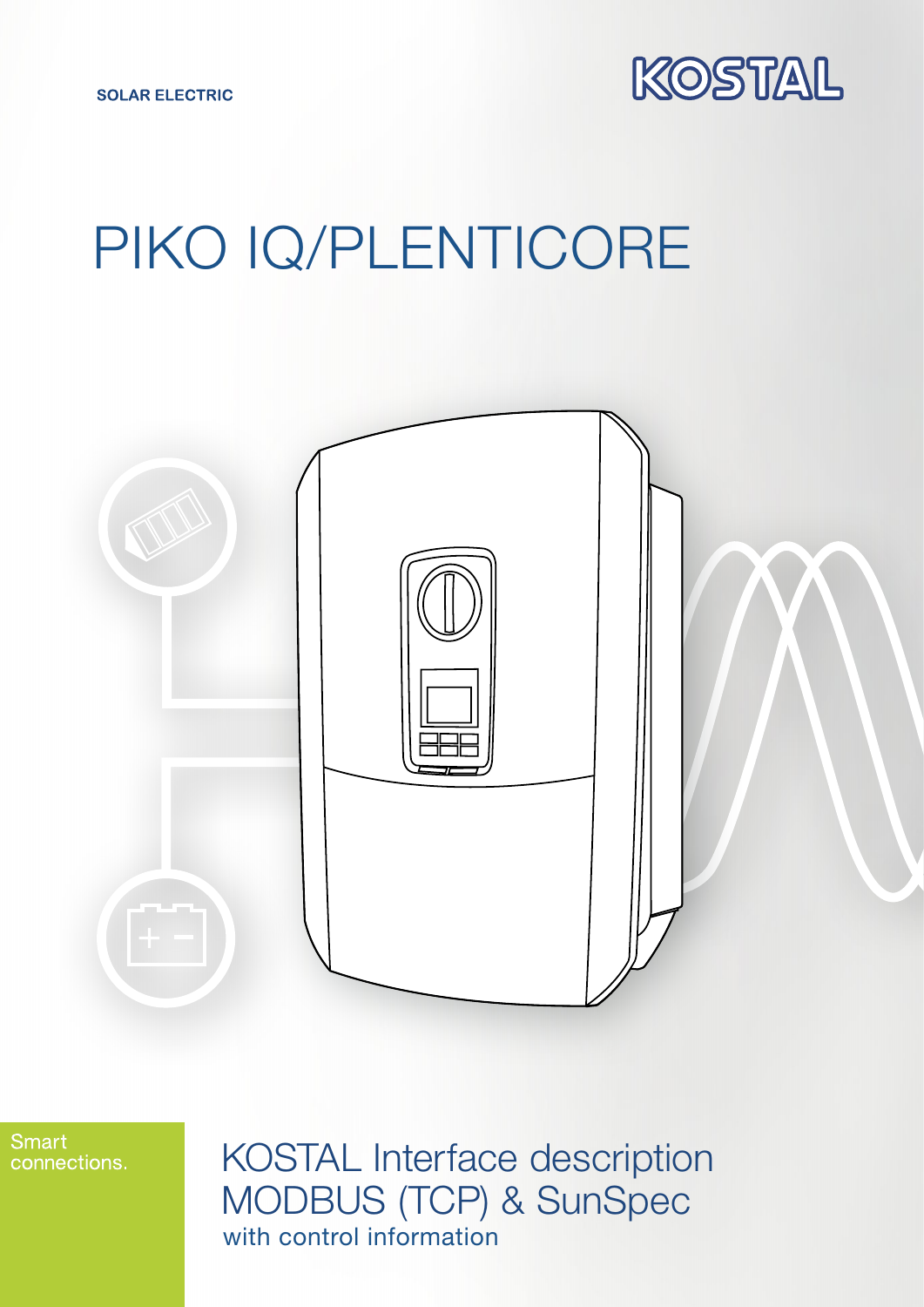# **Version**

Release date: 2021-06-16

Revision version: 2.0

Valid from firmware version: 1.56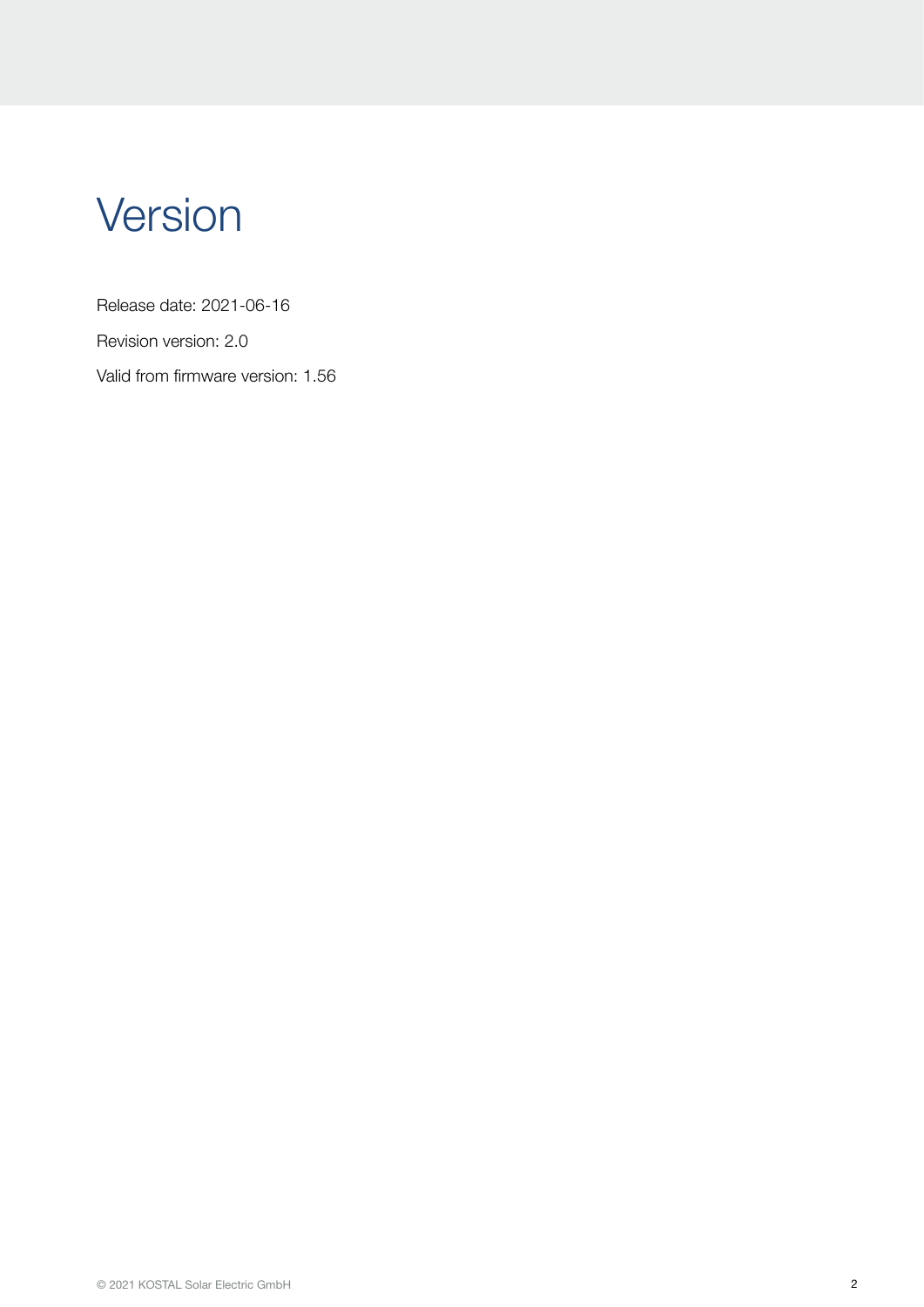# Inhalt

| 1.               | <b>Introduction</b>                |    |
|------------------|------------------------------------|----|
| 1.1              |                                    |    |
| 1.2              |                                    |    |
| 1.3              |                                    |    |
| 1.4              |                                    |    |
| 1.5              |                                    |    |
| 1.6              |                                    |    |
|                  |                                    |    |
| 2.               | <b>MODBUS protocol description</b> |    |
| 2.1              |                                    |    |
| 2.2              |                                    |    |
| 2.3              |                                    |    |
| 3.               | <b>MODBUS Register table</b>       | 9  |
| 3.1              |                                    |    |
| 3.2              |                                    |    |
| 3.3 <sub>2</sub> |                                    |    |
| 3.4              |                                    |    |
| 4.               | <b>SunSpec Interface</b>           | 18 |
| 4.1              |                                    |    |
| 4.2              |                                    |    |
| 4.3              |                                    |    |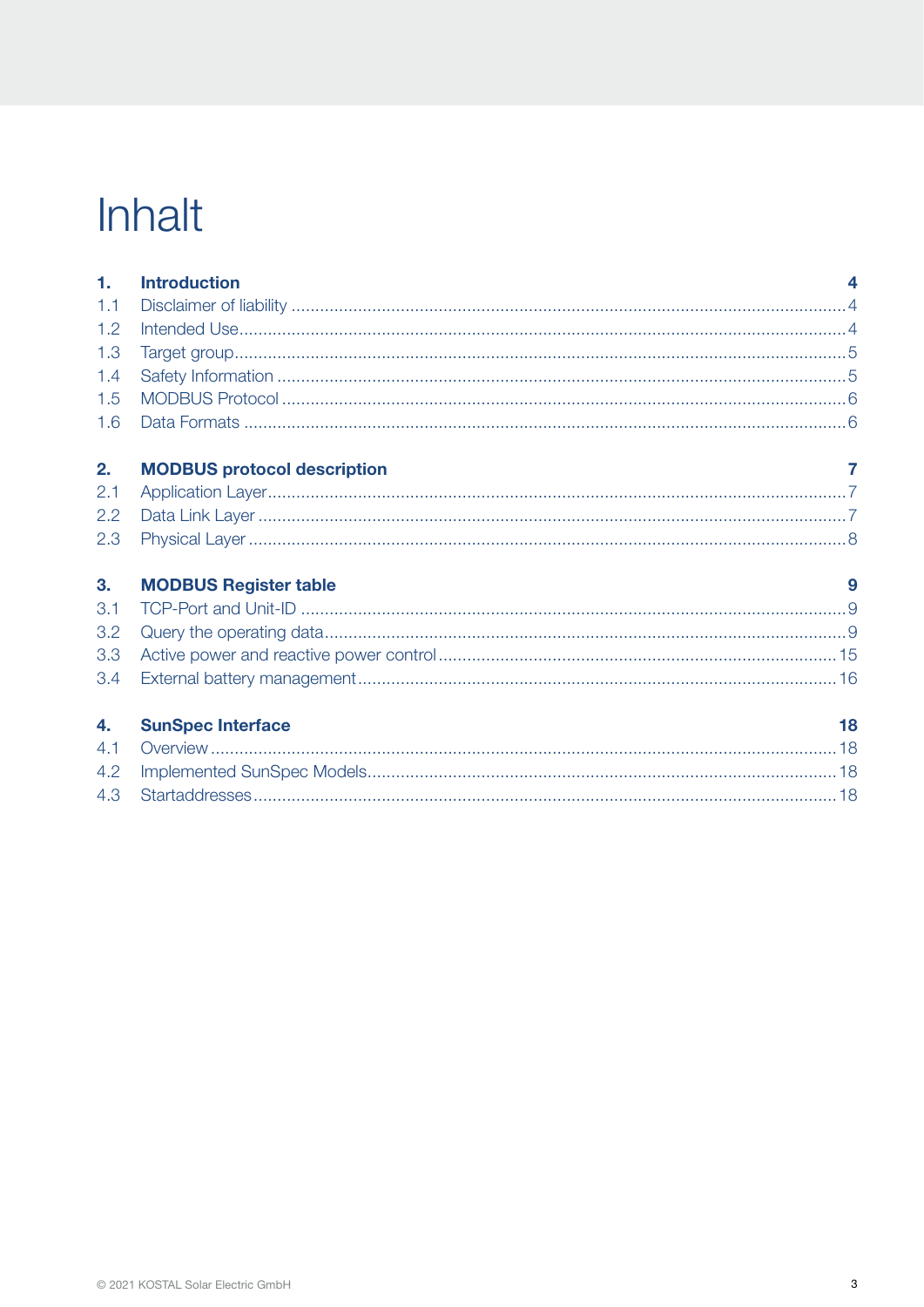# <span id="page-3-0"></span>1. Introduction

## 1.1 Disclaimer of liability

The activities described in this document may only be carried out by specialists who have the following qualifications:

- Knowledge of IP-based network protocols
- Training in the installation and configuration of IT systems
- Knowledge of the functionality and operation of inverters
- **n** Training in dealing with dangers and risks associated with the operation of electrical devices and systems
- Knowledge of and observance of this document

Any instance of misuse will result in the termination of the warranty, guarantee and general liability to the fullest extent permitted by law of the manufacturer.

Nothing in this conditions limits or excludes the liability of KOSTAL for:

Death or personal injury resulting from its negligence; or fraud or fraudulent misrepresentation. KOSTAL shall not under any circumstances whatever be liable for loss of profits; or any special, indirect or consequential loss, costs, damages, charges or expenses.

### 1.2 Intended Use

The Modbus interface is designed for industrial use and has the following tasks:

- Remote control of the grid management services of a PV system.
- Remote-controlled query of measured values from a PV system.
- Remote-controlled change of parameters of a PV system.
- Remote charge and discharge control of hybrid and battery inverters

The Modbus interface can be used via the Modbus TCP protocol.

All components have to stay within their permitted operating and installation requirements. The products should only be used in line with their documentation and the local applicable standards and directives.

Alterations to the product, e.g. changes or modifications, are perhibitted. Any use of the product other than that described in the Intended Use section does not qualify as the intended use. Tobserve all instructions contained therein.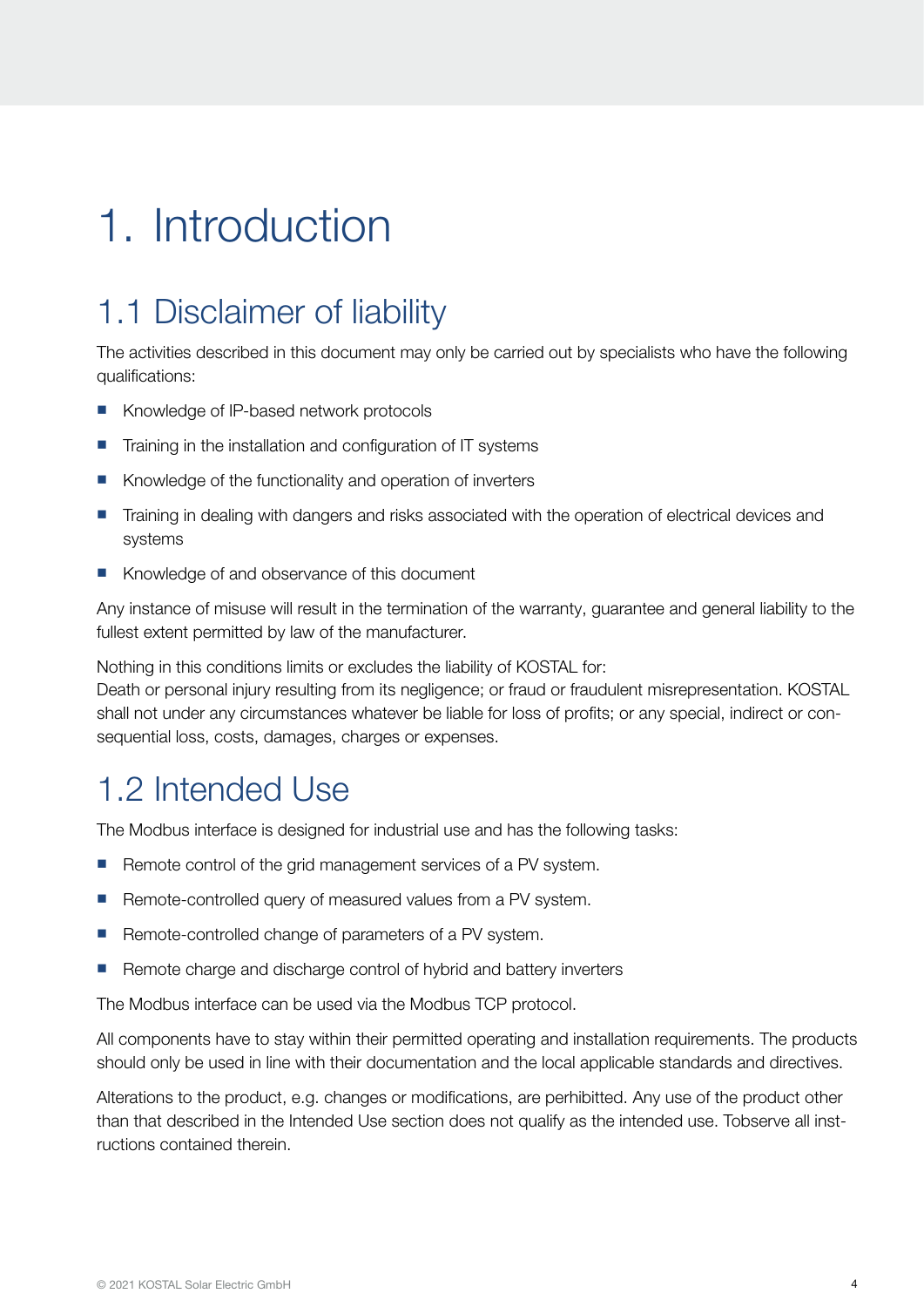## <span id="page-4-0"></span>1.3 Target group

These instructions are aimed at the aforementioned qualified specialist who needs information on the Modbus interface in order to use it for industrial use and to create their own products.

## 1.4 Safety Information

This section contains safety information that must be observed at all times. Opening the Modbus interface from extern can be results in the manipulation of the PV system data in the Ethernet network.

If KOSTAL solar inverters are connected to the Internet, there is a risk that unauthorized users can access and manipulate the data of your PV system.

- $\blacksquare$  Set up a firewall.
- Close unnecessary network ports in your router.
- Remote access should only be done through a virtual private network (VPN).
- Do not set up port forwarding for the Modbus ports used.

KOSTAL under no circumstances shall have any liability for any loss or damage invcurres by the use of the Modbus interface. The use of the interface and reliance on the information is solely at the users risk.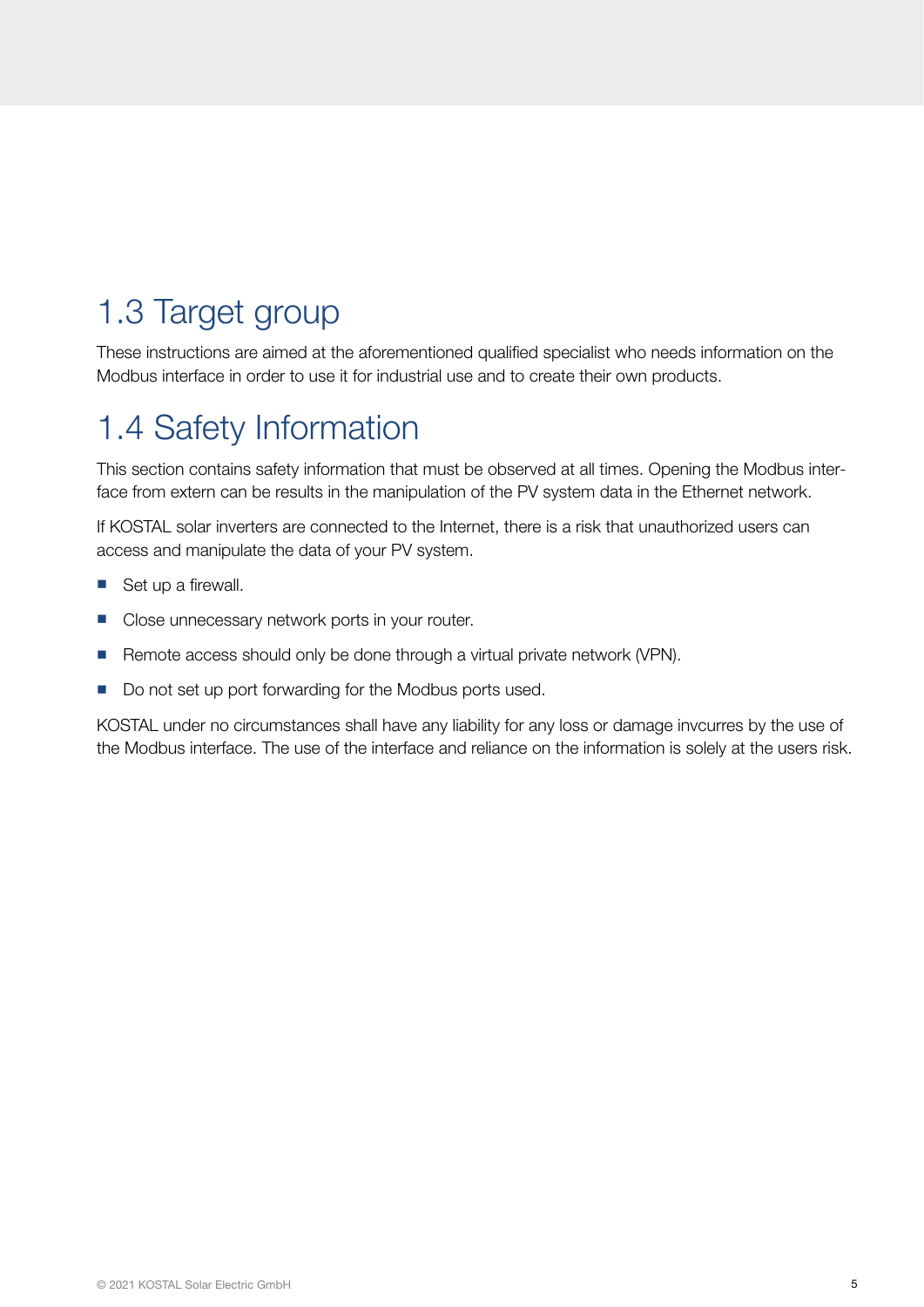# <span id="page-5-0"></span>1.5 MODBUS Protocol

MODBUS is an application layer messaging protocol, positioned at level 7 of the OSI model, which provides client/server communication between devices connected on different types of buses or networks.

The industry's serial de facto standard since 1979, MODBUS continues to enable millions of automation devices to communicate. Today, support for the simple and elegant structure of MODBUS continues to grow. The Internet community can access MODBUS at a reserved system port 502 on the TCP/IP stack.

MODBUS is a request/reply protocol and offers services specified by function codes. MODBUS function codes are elements of MODBUS request/reply PDUs. The objective of this document is to describe the function codes used within the framework of MODBUS transactions.

The MODBUS Application Protocol is currently used in the solar sector mainly for system communication in PV power plants. The MODBUS protocol has been developed for reading data from- or writing data to clearly defined data areas.

### 1.6 Data Formats

The following data formats describe how data is to be interpreted. The data formats are important, for example, for the display of data or for its further processing. The data formats are listed in the Format column of the assignment tables.

- U16 An unsigned integer 16-bit-value, 1 register
- U32 An unsigned integer 32-bit-value, 2 registers
- R32 A real (float) 32-bit-value, 2 registers
- S16 A signed integer 16-bit-value, 1 register
- S32 A signed integer 32-bit-value, 2 registers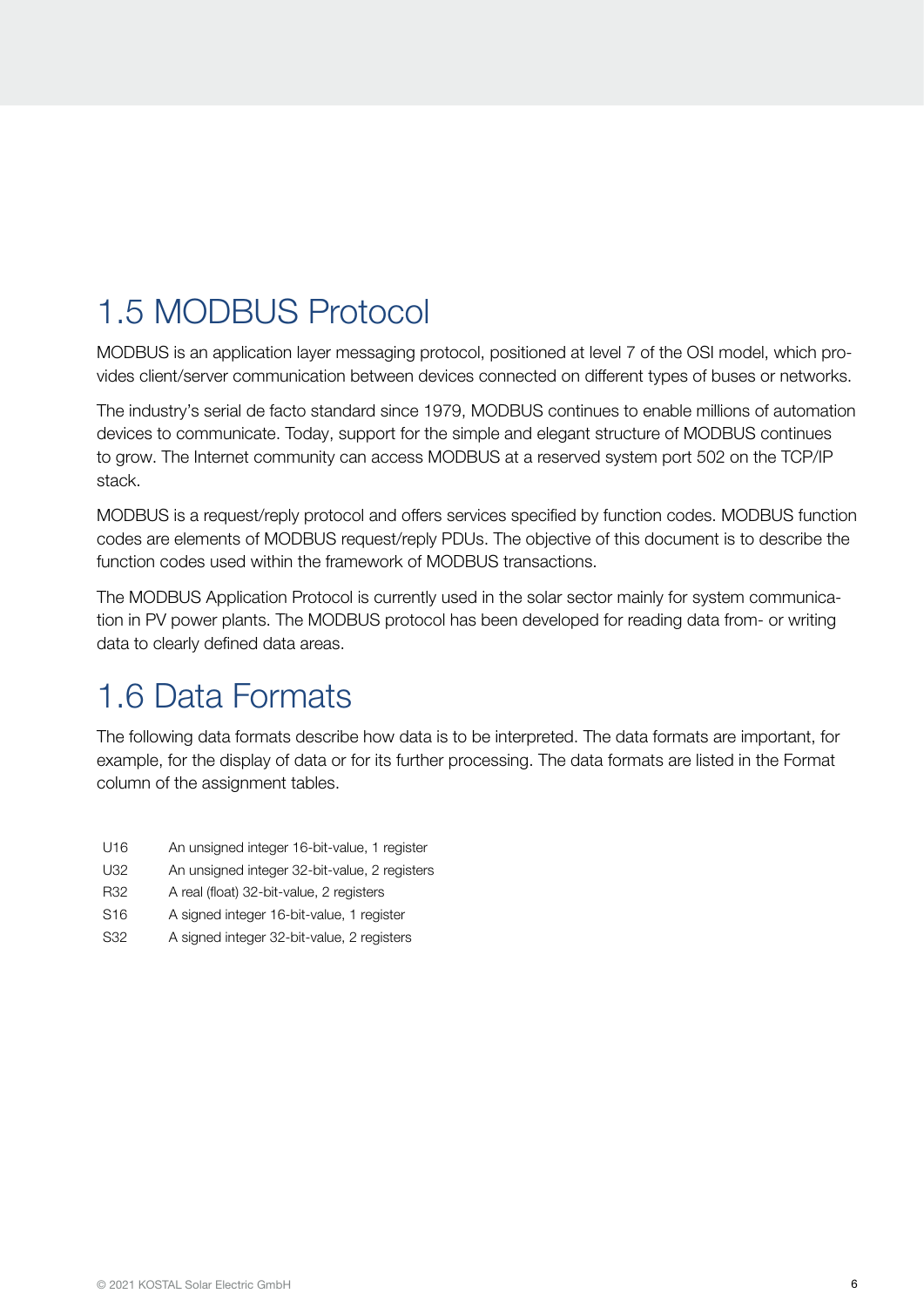# <span id="page-6-0"></span>2. MODBUS protocol description

# 2.1 Application Layer

MODBUS is an application layer messaging protocol, positioned at level 7 of the OSI model, which provides client/server communication between devices connected on different types of buses or networks.



Abb. 1: MODBUS communication stack

MODBUS is an application layer messaging protocol for client/server communication between devices connected on different types of buses or networks.

Scope of this document is the implementation TCP/IP over Ethernet. See MODBUS Messaging Implementation Guide V1.0a.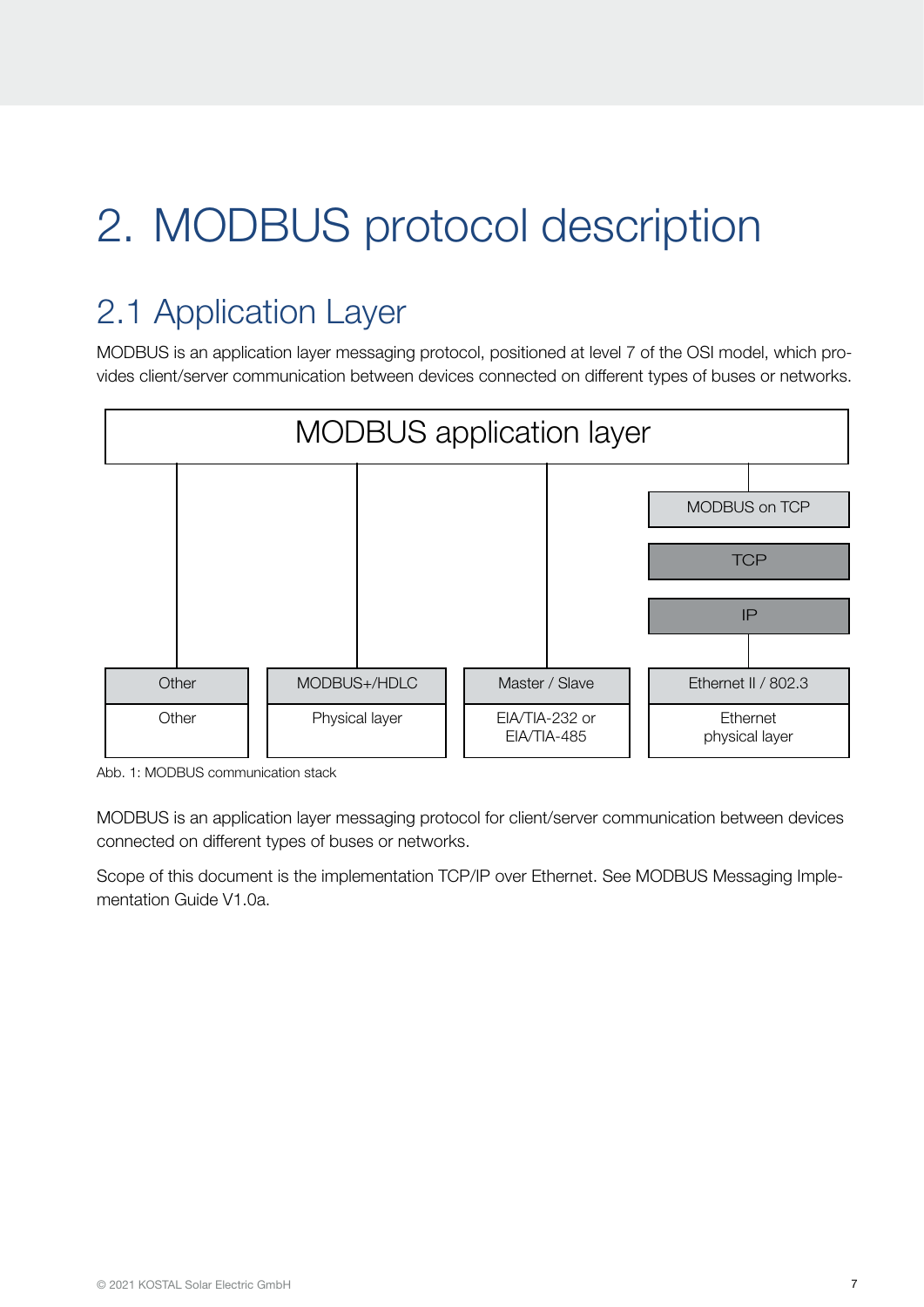### 2.1.1 MODBUS frame

The MODBUS protocol defines a simple protocol data unit (PDU) independent of the underlying communication layers. The mapping of MODBUS protocol on specific buses or network can introduce some additional fields on the application data unit (ADU).



The MODBUS application data unit is built by the client that initiates a MODBUS transaction. The function indicates to the server what kind of action to perform.

The function code field of a MODBUS data unit is coded in one byte. Valid codes are in the range of

1 ... 255 decimal (the range 128 – 255 is reserved and used for exception responses). When a message is sent from a Client to a Server device the function code field tells the server what kind of action to perform. Function code "0" is not valid.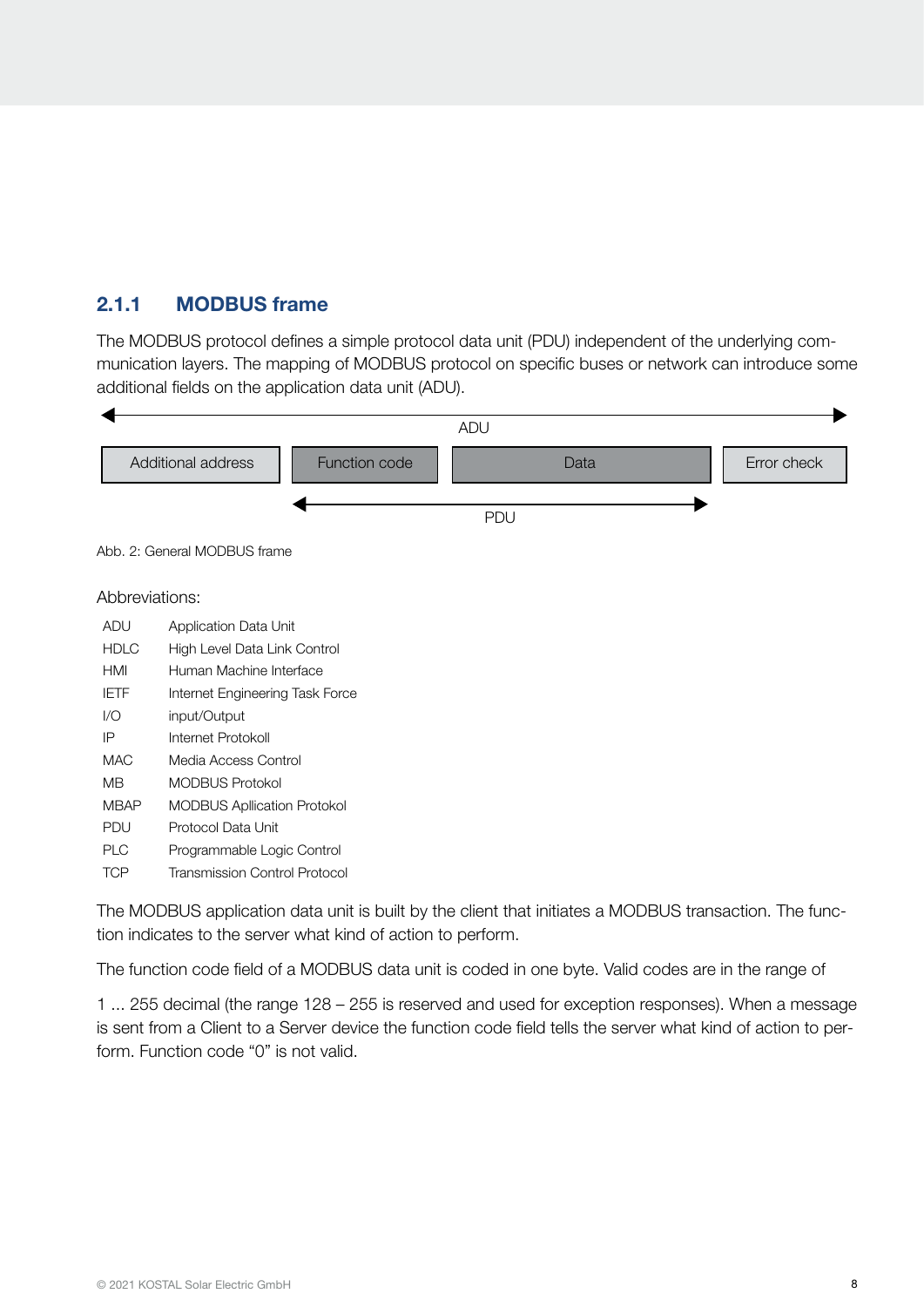### 2.1.2 Data Encoding

MODBUS uses a 'big-Endian' representation for addresses and data items. This means that when a numerical quantity larger than a single byte is transmitted, the most significant byte is sent first. So for example

| <b>Register size</b> | value  |                                        |
|----------------------|--------|----------------------------------------|
| $16 - bits$          | 0x1234 | the first byte sent is 0x12, then 0x34 |

### 2.1.3 Function code list

The following MODBUS commands are supported by the implemented MODBUS interface:

| <b>MODBUS command</b>  | <b>Function code</b> | Quantity of Registers <sup>1</sup> |
|------------------------|----------------------|------------------------------------|
| Read Holding Registers | 0x03                 | 1 to 125                           |
| Write Single Register  | 0x06                 |                                    |

1 Register content is 16-bits width.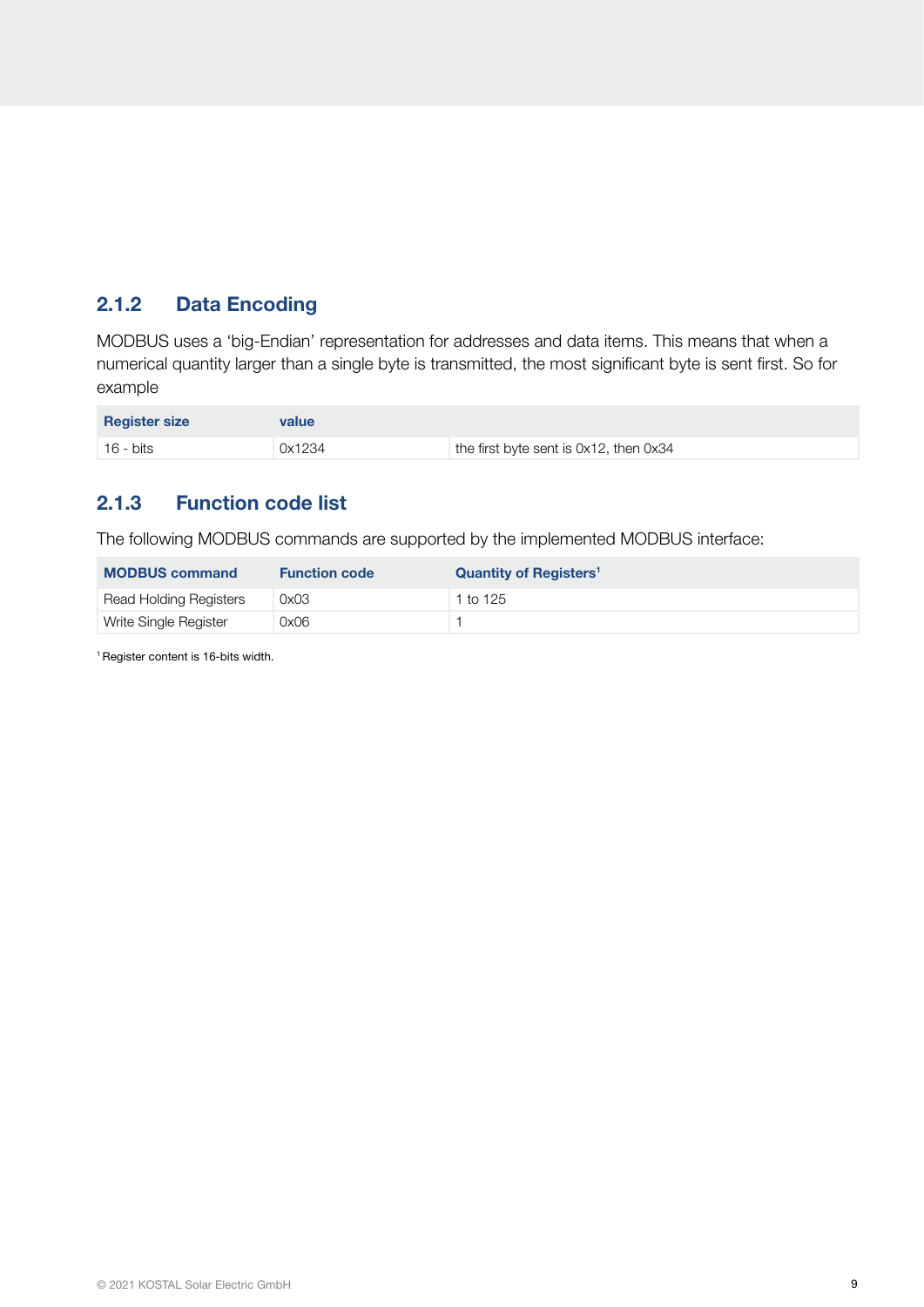#### 2.1.4 Read Holding Registers (0x03)

This function code is used to read the contents of a contiguous block of holding registers in the inverter. The Request PDU specifies the starting register address and the number of registers. In the PDU Registers are addressed starting at zero. Therefore registers numbered1-16 are addressed as 0-15.

The register data in the response message are packed as two bytes per register, with the binary contents right justified within each byte. For each register, the first byte contains the high order bits and the second contains the low order bits.

#### Request

| Function code           | <sup>1</sup> Byte | 0x03             |
|-------------------------|-------------------|------------------|
| <b>Starting Address</b> | 2 Bytes           | 0x0000 to 0xFFFF |
| Quantity of Registers   | 2 Bytes           | 1 to 125 (0x7D)  |

#### Response

| Function code  | ' Byte              | 0x03             |
|----------------|---------------------|------------------|
| Byte count     | <sup>1</sup> Bytes  | 0x0000 to 0xFFFF |
| Register value | $N1 \times 2$ Bytes | 1 to 125 (0x7D)  |

<sup>1</sup>N = Quantity of Registers

#### Error

| Error code     | ' Byte | 0x83                 |
|----------------|--------|----------------------|
| Exception code | Bytes  | 01 or 02 or 03 or 04 |

Here is an example of a request to read registers 108 – 110:

| <b>Request</b>              |        | <b>Response</b>          |         |
|-----------------------------|--------|--------------------------|---------|
| Field Name                  | (hex)  | Field Name               | (hex)   |
| <b>Function</b>             | 03     | <b>Function</b>          | 03      |
| Starting Address Hi         | $00\,$ | <b>Byte Count</b>        | 06      |
| <b>Starting Address Low</b> | 6B     | Register value Hi (108)  | 02      |
| No. of Registers Hi         | $00\,$ | Register value Low (108) | 2B      |
| No. of Registers Low        | 03     | Register value Hi (109)  | $00\,$  |
|                             |        | Register value Low (109) | $00 \,$ |
|                             |        | Register value Hi (110)  | $00\,$  |
|                             |        | Register value Low (110) | 64      |

The contents of register 108 are shown as the two byte values of 0x022B. The contents of registers 109 –110 are 0x0000 and 0x0064.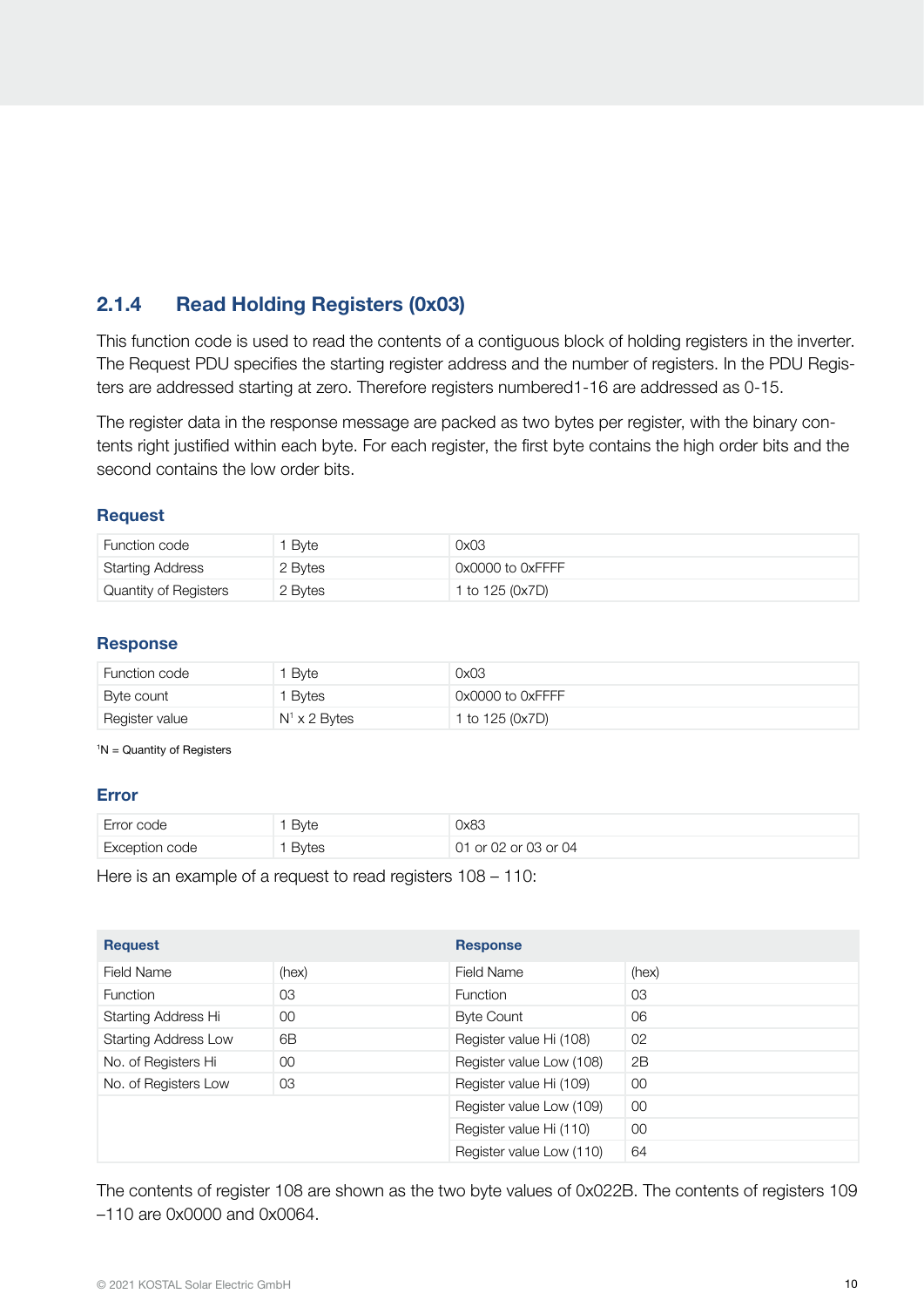### 2.1.5 Write Single Register (0x06)

This function code is used to write a single holding register in the inverter.

The Request PDU specifies the address of the register to be written.

The normal response is an echo of the request, returned after the register contents have been written.

#### Request

| Function code           | <sup>1</sup> Byte | 0x06             |
|-------------------------|-------------------|------------------|
| <b>Starting Address</b> | 2 Bytes           | 0x0000 to 0xFFFF |
| Quantity of Registers   | 2 Bytes           | 0x0000 to 0xFFFF |

#### Response

| Function code  | Byte    | 0x06                  |
|----------------|---------|-----------------------|
| Byte count     | Bytes   | 0x0000 to 0xFFFF      |
| Register value | 2 Bytes | $0x0000$ to $0x$ FFFF |

#### Error

| Error code     | Bvte  | 0x86                 |
|----------------|-------|----------------------|
| Exception code | Bytes | 01 or 02 or 03 or 04 |

Here is an example of a request to write register 2 to 0x0003:

| <b>Request</b>       |        | <b>Response</b>             |       |
|----------------------|--------|-----------------------------|-------|
| Field Name           | (hex)  | <b>Field Name</b>           | (hex) |
| <b>Function</b>      | 06     | <b>Function</b>             | 06    |
| Register Address Hi  | 00     | Register Address Hi         | 00    |
| Register Address Low | 01     | <b>Register Address Low</b> | 01    |
| Register Value Hi    | $00\,$ | Register Value Hi           | 00    |
| Register Value Low   | 03     | Register Value Low          | 03    |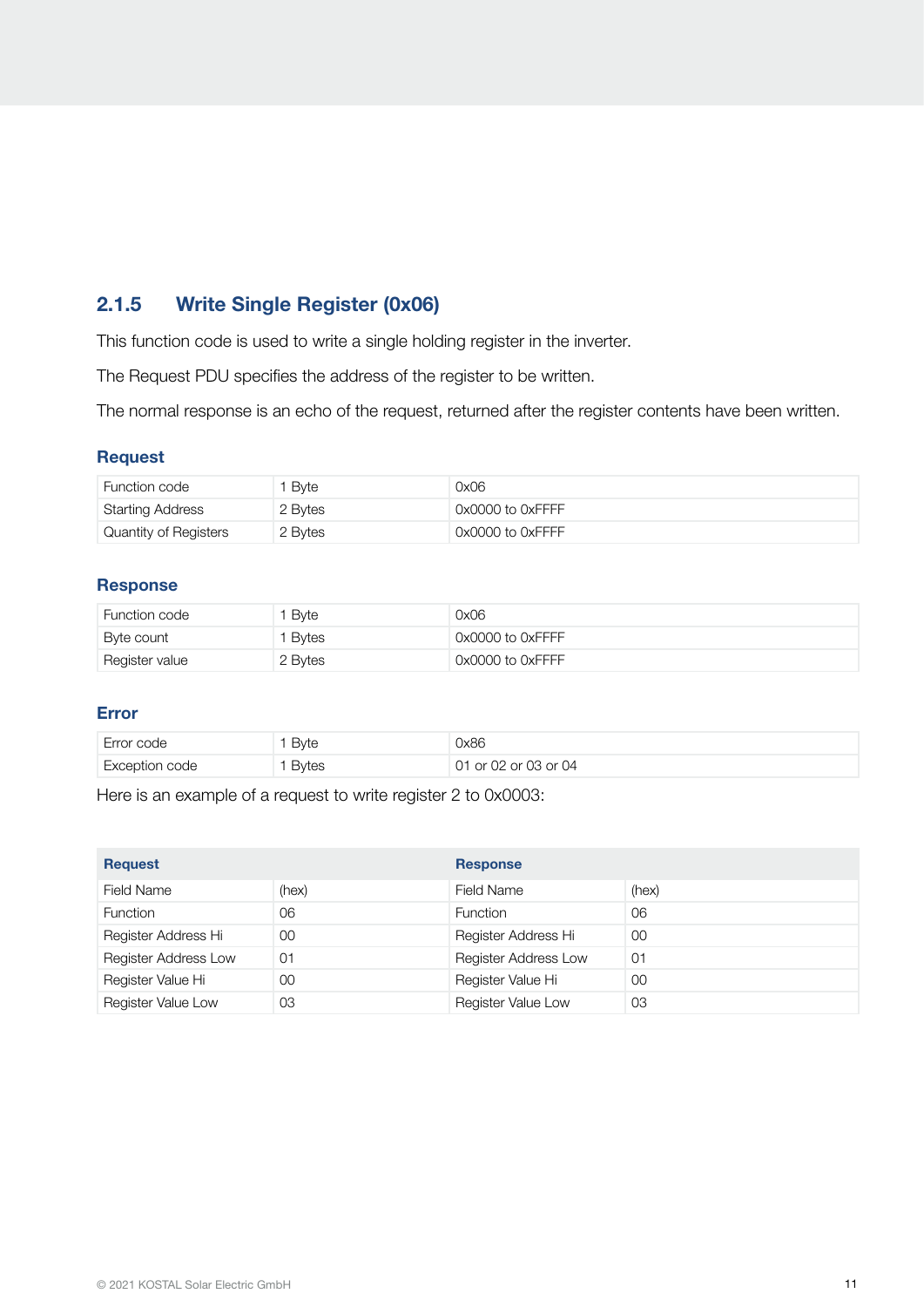#### 2.1.6 Exception Responses

When a client device sends a request to a server device it expects a normal response. One of four possible events can occur from the client's query:

- **n** If the server device receives the request without a communication error, and can handle the query normally, it returns a normal response.
- If the server does not receive the request due to a communication error, no response is returned. The client program will eventually process a timeout condition for the request.
- $\blacksquare$  If the server receives the request, but detects a communication error (parity, CRC...), no response is returned. The client program will eventually process a timeout condition for the request.
- If the server receives the request without a communication error, but cannot handle it (for example, if the request is to read a non –existent output or register), the server will return an exception response informing the client of the nature of the error.

The exception response message has two fields that differentiate it from a normal response:

**Function Code Field:** In a normal response, the server echoes the function code of the original request in the function code field of the response. All function codes have a most – significant bit (MSB) of 0 (their values are all below 80 hex). In an exception response, the server sets the MSB of the function code to 1. This makes the function code value in an exception response exactly 80 hex higher than the value would be for a normal response.

With the function code's MSB set, the client's application program can recognize the exception response and can examine the data field for the exception code.

**Data Field:** In a normal response, the server may return data or statistics in the data field (any information that was requested in the request). In an exception response, the server returns an exception code in the data field. This defines the server condition that caused the exception.

| <b>INIUDUJ EXUEDIIUII UUUES</b> |                  |                                                                                                                                                                                                                                                                                                                                                                                                                       |  |
|---------------------------------|------------------|-----------------------------------------------------------------------------------------------------------------------------------------------------------------------------------------------------------------------------------------------------------------------------------------------------------------------------------------------------------------------------------------------------------------------|--|
| Code                            | <b>Name</b>      | <b>Meaning</b>                                                                                                                                                                                                                                                                                                                                                                                                        |  |
| 01                              | ILLEGAL FUNCTION | The function code received in the query is not an allowable<br>action for the server. This may be because the function code<br>is only applicable to newer devices, and was not implemented<br>in the unit selected. It could also indicate that the server is in<br>the wrong state to process a request of this type, for example<br>because it is un-configured and is being asked to return regis-<br>ter values. |  |

MODBUS Exception Codes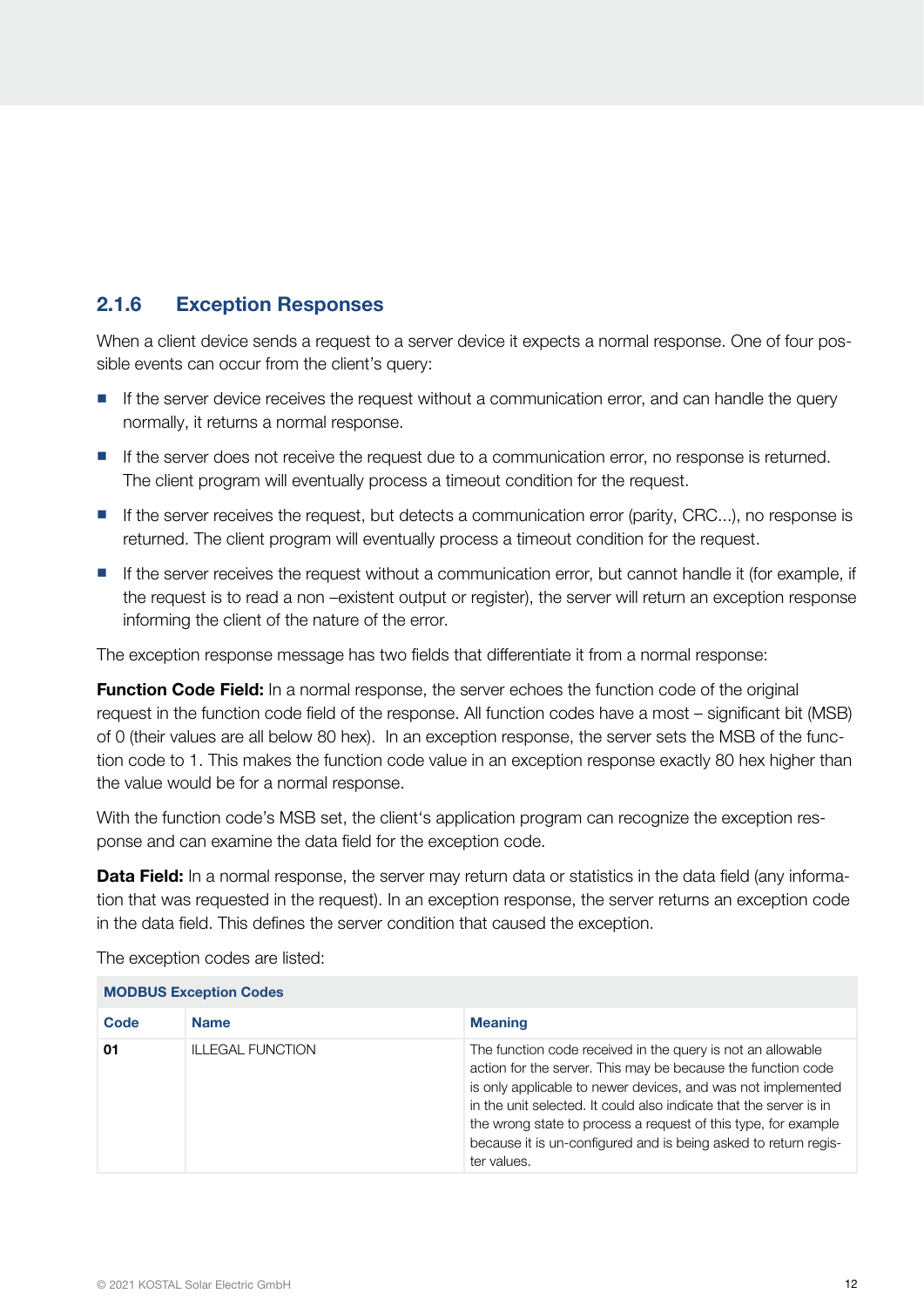| 02        | <b>ILLEGAL DATA ADDRESS</b>     | The data address received in the query is not an allowable<br>address for the server. More specifically, the combination of<br>reference number and transfer length is invalid. For a controller<br>with 100 registers, the PDU addresses the first register as 0,<br>and the last one as 99. If a request is submitted with a starting<br>register address of 96 and a quantity of registers of 4, then<br>this request will successfully operate (address -wise at least)<br>on registers 96, 97, 98, 99. If a request is submitted with a<br>starting register address of 96 and a quantity of registers of 5,<br>then this request will fail with Exception Code 0x02 "Illegal Data<br>Address" since it attempts to operate on registers 96, 97, 98,<br>99 and 100, and there is no register with address 100. |
|-----------|---------------------------------|---------------------------------------------------------------------------------------------------------------------------------------------------------------------------------------------------------------------------------------------------------------------------------------------------------------------------------------------------------------------------------------------------------------------------------------------------------------------------------------------------------------------------------------------------------------------------------------------------------------------------------------------------------------------------------------------------------------------------------------------------------------------------------------------------------------------|
| 03        | <b>ILLEGAL DATA VALUE</b>       | A value contained in the query data field is not an allowable<br>value for server. This indicates a fault in the structure of the<br>remainder of a complex request, such as that the implied<br>length is incorrect. It specifically does NOT mean that a data<br>item submitted for storage in a register has a value outside the<br>expectation of the application program, since the MODBUS<br>protocol is unaware of the significance of any particular value of<br>any particular register.                                                                                                                                                                                                                                                                                                                   |
| 04        | <b>SERVER DEVICE FAILURE</b>    | An unrecoverable error occurred while the server was attemp-<br>ting to perform the requested action.                                                                                                                                                                                                                                                                                                                                                                                                                                                                                                                                                                                                                                                                                                               |
| 05        | <b>ACKNOW LEDGE</b>             | Specialized use in conjunction with programming commands.                                                                                                                                                                                                                                                                                                                                                                                                                                                                                                                                                                                                                                                                                                                                                           |
| 06        | <b>SERVER DEVICE BUSY</b>       | Specialized use in conjunction with programming commands.<br>The server is engaged in processing a long - duration program<br>command. The client should retransmit the message later<br>when the server is free.                                                                                                                                                                                                                                                                                                                                                                                                                                                                                                                                                                                                   |
| 08        | <b>MEMORY PARITY ERROR</b>      | Specialized use in conjunction with function codes 20 and 21<br>and reference type 6, to indicate that the extended file area<br>failed to pass a consistency check. The server attempted to<br>read record file, but detected a parity error in the memory. The<br>client can retry the request, but service may be required on the<br>server device.                                                                                                                                                                                                                                                                                                                                                                                                                                                              |
| <b>0A</b> | <b>GATEWAY PATH UNAVAILABLE</b> | Specialized use in conjunction with gateways, indicates that<br>the gateway was unable to allocate an internal communication<br>path from the input port to the output port for processing the<br>request. Usually means that the gateway is misconfigured or<br>overloaded.                                                                                                                                                                                                                                                                                                                                                                                                                                                                                                                                        |
| 0В        | <b>GATEWAY PATH UNAVAILABLE</b> | Specialized use in conjunction with gateways, indicates that no<br>response was obtained from the target device. Usually means<br>that the device is not present on the network.                                                                                                                                                                                                                                                                                                                                                                                                                                                                                                                                                                                                                                    |

### MODBUS Exception Codes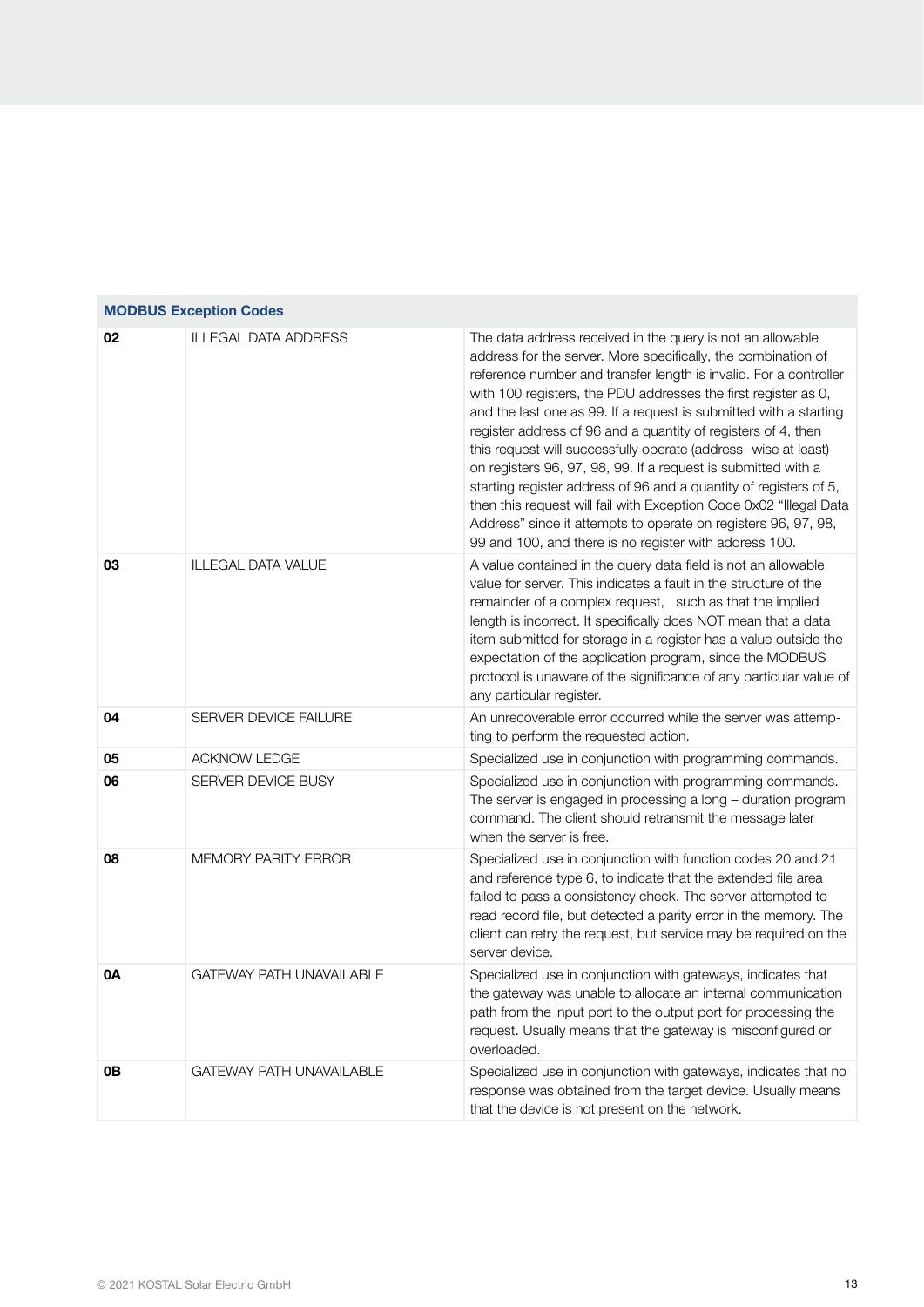## <span id="page-13-0"></span>2.2 Data Link Layer

### 2.2.1 Overview

The MODBUS TCP protocol is used in this interface.



Abb. 3: MODBUS Protocols and ISO/OSI Model

| Layer          | <b>ISO/OSI Layer</b> |                       |
|----------------|----------------------|-----------------------|
|                | Application          | MODBUS / TCP          |
| 6              | Presentation         | MODBUS / TCP          |
| 5              | Session              | MODBUS / TCP          |
| $\overline{4}$ | Transport            | <b>TCP</b>            |
| 3              | <b>Network</b>       | IP                    |
| $\mathcal{P}$  | Data Link            | IEEE 802.3 (Ethernet) |
|                | Physical             | IEEE 802.3 (Ethernet) |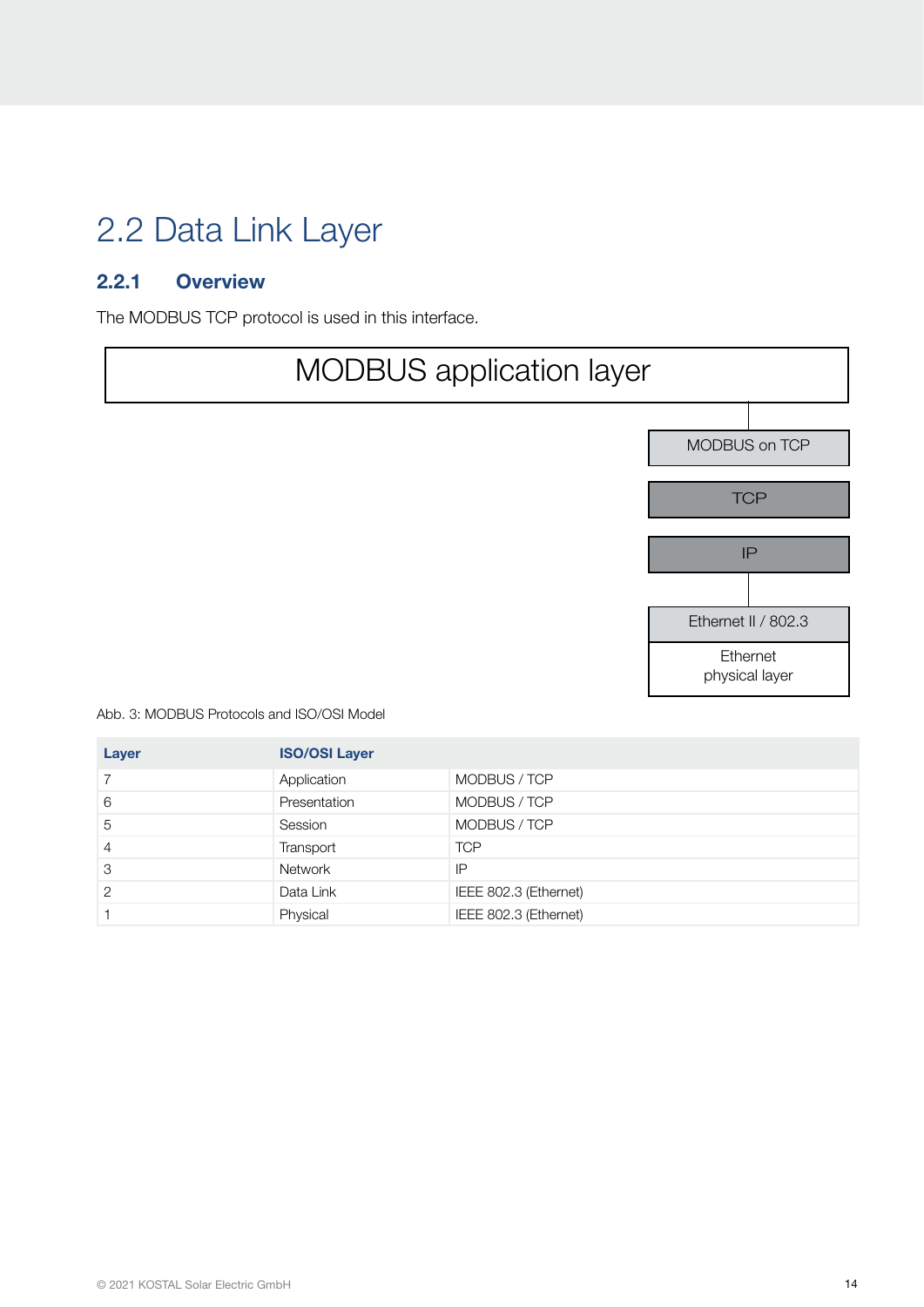# <span id="page-14-0"></span>2.3 Physical Layer

### 2.3.1 Ethernet port

A electrical interface in accordance with IEEE 802.3 standard is used for the interface. A RJ45 connector is used for connection.

### 2.3.2 Electrical interface



Abb. 4: Smart Communication Board - Interface

| <b>Item</b> | <b>Designation</b>         | terminal | <b>Explanation</b>                                                          |
|-------------|----------------------------|----------|-----------------------------------------------------------------------------|
|             | Ethernet connection (RJ45) | X206     | RJ45 max. 100 Mbit (LAN connection for linking to a router, for<br>example) |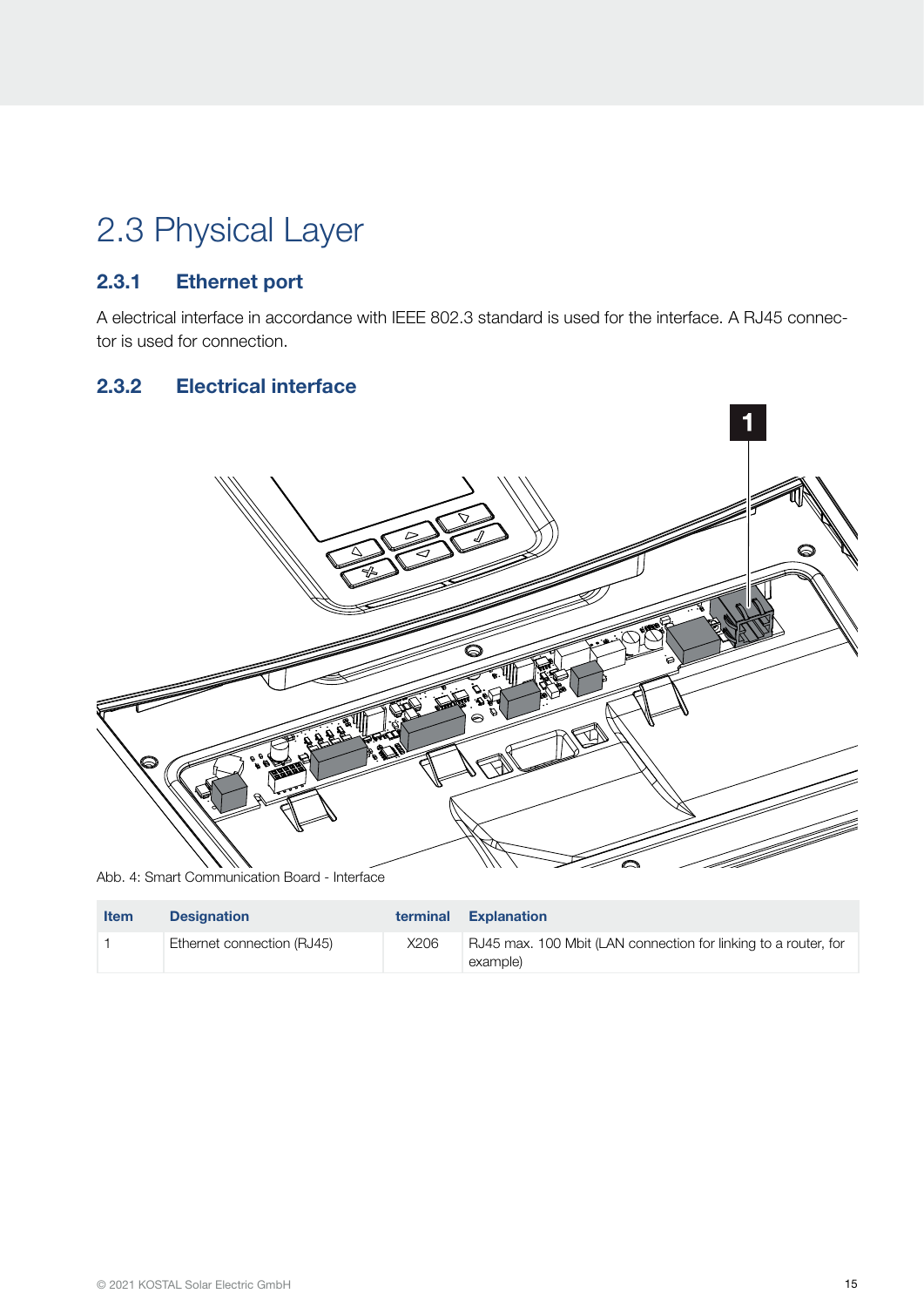# <span id="page-15-0"></span>3. MODBUS Register table

## 3.1 TCP-Port and Unit-ID

To access the inverter via MODBUS / TCP, the following TCP-Port and MODBUS-Unit-ID are used as default values:

| TCP-Port                | 1502 (dec) |
|-------------------------|------------|
| $Unit$ -ID <sup>1</sup> | 71 (dec)   |

1 The Unit-ID is modifiable.

### 3.2 Query the operating data

| <b>Addr</b><br>(hex) | <b>Addr</b><br>(dec) | <b>Description</b>                   | <b>Unit</b>              | <b>Format</b> | $N^{1}$        | <b>Access</b>  | <b>Function</b><br><b>Code</b> |
|----------------------|----------------------|--------------------------------------|--------------------------|---------------|----------------|----------------|--------------------------------|
| 0x02                 | $\overline{c}$       | <b>MODBUS Enable</b>                 | $\overline{\phantom{a}}$ | Bool          | 1              | R/W            | 0x03/0x06                      |
| 0x04                 | $\overline{4}$       | MODBUS Unit-ID                       | $\overline{\phantom{a}}$ | U16           | 1              | R/W            | 0x03/0x06                      |
| 0x05                 | 5                    | MODBUS Byte Order Note <sup>7</sup>  | $\overline{\phantom{a}}$ | U16           | 1              | R/W            | 0x03/0x06                      |
| 0x06                 | 6                    | Inverter article number              | $\overline{\phantom{a}}$ | String        | 8              | <b>RO</b>      | 0x03                           |
| 0x0E                 | 14                   | Inverter serial number               | $\overline{\phantom{a}}$ | String        | 8              | <b>RO</b>      | 0x03                           |
| 0x1E                 | 30                   | Number of bidirectional converter    | $\overline{\phantom{a}}$ | U16           | 1              | <b>RO</b>      | 0x03                           |
| 0x20                 | 32                   | Number of AC phases                  | $\frac{1}{2}$            | U16           | 1              | <b>RO</b>      | 0x03                           |
| 0x22                 | 34                   | Number of PV strings                 | $\overline{\phantom{a}}$ | U16           | 1              | <b>RO</b>      | 0x03                           |
| 0x24                 | 36                   | Hardware-Version                     | $\overline{\phantom{a}}$ | U16           | $\overline{c}$ | <b>RO</b>      | 0x03                           |
| 0x26                 | 38                   | Software-Version Maincontroller (MC) | $\overline{\phantom{a}}$ | String        | 8              | <b>RO</b>      | 0x03                           |
| 0x2E                 | 46                   | Software-Version IO-Controller (IOC) | $\overline{\phantom{a}}$ | String        | 8              | <b>RO</b>      | 0x03                           |
| 0x36                 | 54                   | Power-ID                             | $\frac{1}{2}$            | U16           | $\sqrt{2}$     | <b>RO</b>      | 0x03                           |
| 0x38                 | 56                   | Inverter state <sup>2</sup>          | $\overline{\phantom{a}}$ | U16           | 2              | <b>RO</b>      | 0x03                           |
| 0x62                 | 98                   | Temperature of controller PCB        | $^{\circ}$ C             | Float         | $\sqrt{2}$     | <b>RO</b>      | 0x03                           |
| 0x64                 | 100                  | Total DC power                       | W                        | Float         | $\mathbf{2}$   | <b>RO</b>      | 0x03                           |
| 0x68                 | 104                  | State of energy manager <sup>3</sup> | $\overline{\phantom{a}}$ | <b>U32</b>    | 2              | <b>RO</b>      | 0x03                           |
| 0x6A                 | 106                  | Home own consumption from battery    | W                        | Float         | $\sqrt{2}$     | <b>RO</b>      | 0x03                           |
| 0x6C                 | 108                  | Home own consumption from grid       | W                        | Float         | $\sqrt{2}$     | <b>RO</b>      | 0x03                           |
| 0x6E                 | 110                  | Total home consumption Battery       | Wh                       | Float         | $\sqrt{2}$     | <b>RO</b>      | 0x03                           |
| 0x70                 | 112                  | Total home consumption Grid          | Wh                       | Float         | 2              | <b>RO</b>      | 0x03                           |
| 0x72                 | 114                  | Total home consumption PV            | Wh                       | Float         | 2              | <b>RO</b>      | 0x03                           |
| 0x74                 | 116                  | Home own consumption from PV         | W                        | Float         | $\sqrt{2}$     | <b>RO</b>      | 0x03                           |
| 0x76                 | 118                  | Total home consumption               | Wh                       | Float         | $\sqrt{2}$     | <b>RO</b>      | 0x03                           |
| 0x78                 | 120                  | Isolation resistance                 | Ohm                      | Float         | $\sqrt{2}$     | <b>RO</b>      | 0x03                           |
| 0x7A                 | 122                  | Power limit from EVU                 | $\%$                     | Float         | 2              | <b>RO</b>      | 0x03                           |
| 0x7C                 | 124                  | Total home consumption rate          | %                        | Float         | 2              | <b>RO</b>      | 0x03                           |
| 0x90                 | 144<br>Worktime      |                                      | S                        | Float         | 2              | R <sub>O</sub> | 0x03                           |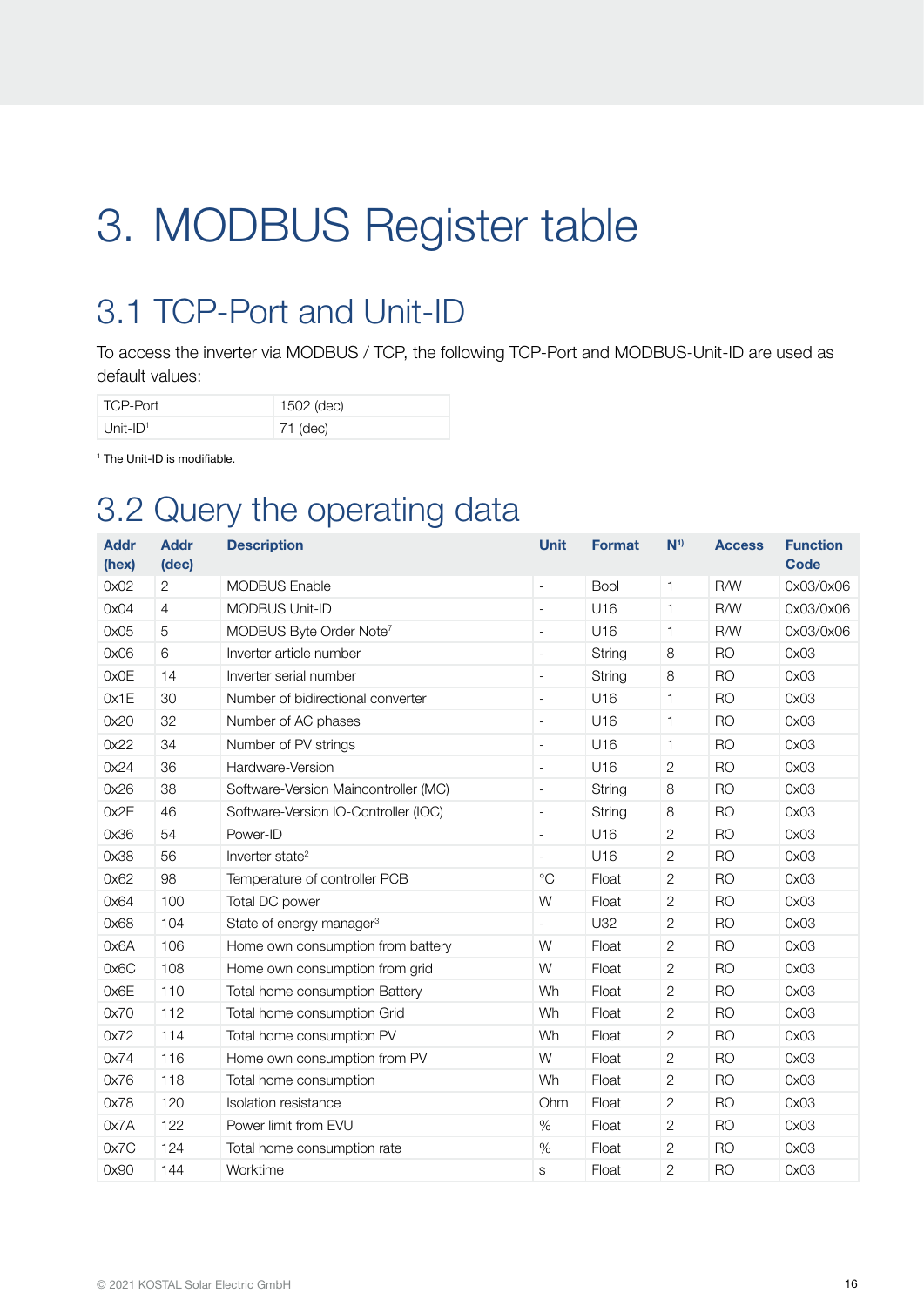| <b>Addr</b><br>(hex) | <b>Addr</b><br>(dec) | <b>Description</b>                                | <b>Unit</b>              | <b>Format</b> | $N^{1}$        | <b>Access</b> | <b>Function</b><br><b>Code</b> |
|----------------------|----------------------|---------------------------------------------------|--------------------------|---------------|----------------|---------------|--------------------------------|
| 0x96                 | 150                  | Actual $\cos \varphi$                             | $\overline{a}$           | Float         | 2              | <b>RO</b>     | 0x03                           |
| 0x98                 | 152                  | Grid frequency                                    | Hz                       | Float         | 2              | <b>RO</b>     | 0x03                           |
| 0x9A                 | 154                  | Current Phase 1                                   | A                        | Float         | 2              | <b>RO</b>     | 0x03                           |
| 0x9C                 | 156                  | Active power Phase 1                              | W                        | Float         | 2              | <b>RO</b>     | 0x03                           |
| 0x9E                 | 158                  | Voltage Phase 1                                   | $\vee$                   | Float         | 2              | <b>RO</b>     | 0x03                           |
| 0xA0                 | 160                  | Current Phase 2                                   | Α                        | Float         | 2              | <b>RO</b>     | 0x03                           |
| 0xA2                 | 162                  | Active power Phase 2                              | W                        | Float         | 2              | <b>RO</b>     | 0x03                           |
| 0xA4                 | 164                  | Voltage Phase 2                                   | $\vee$                   | Float         | 2              | <b>RO</b>     | 0x03                           |
| 0xA6                 | 166                  | Current Phase 3                                   | Α                        | Float         | 2              | <b>RO</b>     | 0x03                           |
| 0xA8                 | 168                  | Active power Phase 3                              | W                        | Float         | 2              | <b>RO</b>     | 0x03                           |
| 0xAA                 | 170                  | Voltage Phase 3                                   | $\vee$                   | Float         | 2              | <b>RO</b>     | 0x03                           |
| 0xAC                 | 172                  | Total AC active power                             | W                        | Float         | $\overline{c}$ | <b>RO</b>     | 0x03                           |
| 0xAE                 | 174                  | Total AC reactive power                           | Var                      | Float         | 2              | <b>RO</b>     | 0x03                           |
| 0xB2                 | 178                  | Total AC apparent power                           | VA                       | Float         | 2              | <b>RO</b>     | 0x03                           |
| 0xBE                 | 190                  | Battery charge current                            | A                        | Float         | 2              | <b>RO</b>     | 0x03                           |
| 0xC2                 | 194                  | Number of battery cycles                          | $\qquad \qquad -$        | Float         | $\overline{c}$ | <b>RO</b>     | 0x03                           |
| 0xC8                 | 200                  | Actual battery charge (-) / discharge (+) current | Α                        | Float         | $\overline{c}$ | <b>RO</b>     | 0x03                           |
| 0xCA                 | 202                  | PSSB fuse state <sup>5</sup>                      | $\overline{\phantom{a}}$ | Float         | 2              | <b>RO</b>     | 0x03                           |
| 0xD0                 | 208                  | Battery ready flag                                | $\overline{\phantom{0}}$ | Float         | 2              | <b>RO</b>     | 0x03                           |
| 0xD2                 | 210                  | Act. state of charge                              | %                        | Float         | 2              | <b>RO</b>     | 0x03                           |
| 0xD6                 | 214                  | Battery temperature                               | $^{\circ}C$              | Float         | 2              | <b>RO</b>     | 0x03                           |
| 0xD8                 | 216                  | Battery voltage                                   | $\vee$                   | Float         | 2              | <b>RO</b>     | 0x03                           |
| 0xDA                 | 218                  | $Cos \phi$ (powermeter)                           | $\overline{a}$           | Float         | 2              | <b>RO</b>     | 0x03                           |
| 0xDC                 | 220                  | Frequency (powermeter)                            | Ηz                       | Float         | 2              | <b>RO</b>     | 0x03                           |
| 0xDE                 | 222                  | Current phase 1 (powermeter)                      | A                        | Float         | 2              | <b>RO</b>     | 0x03                           |
| 0xE0                 | 224                  | Active power phase 1 (powermeter)                 | W                        | Float         | 2              | <b>RO</b>     | 0x03                           |
| 0xE2                 | 226                  | Reactive power phase 1 (powermeter)               | Var                      | Float         | 2              | <b>RO</b>     | 0x03                           |
| 0xE4                 | 228                  | Apparent power phase 1 (powermeter)               | VA                       | Float         | 2              | <b>RO</b>     | 0x03                           |
| 0xE6                 | 230                  | Voltage phase 1 (powermeter)                      | $\vee$                   | Float         | 2              | <b>RO</b>     | 0x03                           |
| 0xE8                 | 232                  | Current phase 2 (powermeter)                      | Α                        | Float         | $\overline{c}$ | RO            | 0x03                           |
| 0xEA                 | 234                  | Active power phase 2 (powermeter)                 | W                        | Float         | 2              | <b>RO</b>     | 0x03                           |
| 0xEC                 | 236                  | Reactive power phase 2 (powermeter)               |                          | Float         | 2              | <b>RO</b>     | 0x03                           |
| 0xEE                 | 238                  | Apparent power phase 2 (powermeter)               |                          | Float         | 2              | <b>RO</b>     | 0x03                           |
| 0xF0                 | 240                  | Voltage phase 2 (powermeter)                      |                          | Float         | 2              | <b>RO</b>     | 0x03                           |
| 0xF <sub>2</sub>     | 242                  | Current phase 3 (powermeter)                      | $\mathsf A$              | Float         | $\overline{c}$ | <b>RO</b>     | 0x03                           |
| 0xF4                 | 244                  | Active power phase 3 (powermeter)                 | W                        | Float         | 2              | <b>RO</b>     | 0x03                           |
| 0xF6                 | 246                  | Reactive power phase 3 (powermeter)               | Var                      | Float         | 2              | <b>RO</b>     | 0x03                           |
| 0xF8                 | 248                  | Apparent power phase 3 (powermeter)               | VA                       | Float         | 2              | <b>RO</b>     | 0x03                           |
| 0xFA                 | 250                  | Voltage phase 3 (powermeter)                      | V                        | Float         | $\overline{c}$ | <b>RO</b>     | 0x03                           |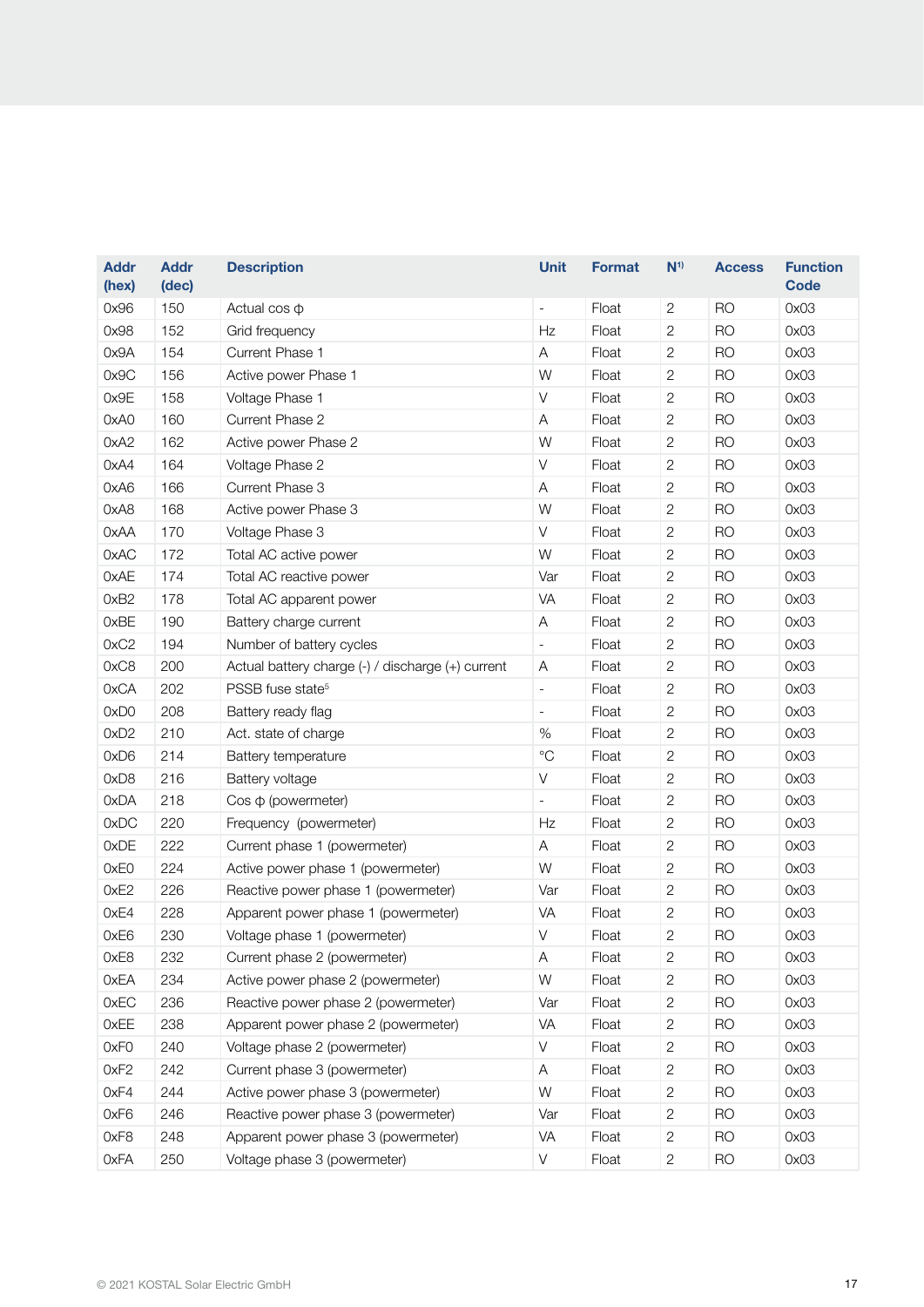| <b>Addr</b><br>(hex) | <b>Addr</b><br>(dec) | <b>Description</b>                                                                                                                                      | <b>Unit</b>                  | <b>Format</b> | $N^{1}$        | <b>Access</b>  | <b>Function</b><br><b>Code</b> |
|----------------------|----------------------|---------------------------------------------------------------------------------------------------------------------------------------------------------|------------------------------|---------------|----------------|----------------|--------------------------------|
| 0xFC                 | 252                  | Total active power (powermeter)                                                                                                                         | W                            | Float         | $\overline{2}$ | <b>RO</b>      | 0x03                           |
|                      |                      | Sensor position 1 (home consumption):<br>(+) House consumption, (-) generation                                                                          |                              |               |                |                |                                |
|                      |                      | Sensor position 2 (grid connection):<br>(+) Power supply, (-) feed-in                                                                                   |                              |               |                |                |                                |
| 0xFE                 | 254                  | Total reactive power (powermeter)                                                                                                                       | Var                          | Float         | $\overline{2}$ | <b>RO</b>      | 0x03                           |
|                      |                      | Sensor position 2 (grid connection):<br>(+) Power supply, (-) feed-in<br>Sensor position 1 (home consumption):<br>(+) House consumption, (-) generation |                              |               |                |                |                                |
| 0x100                | 256                  | Total apparent power (powermeter)                                                                                                                       | VA                           | Float         | $\sqrt{2}$     | <b>RO</b>      | 0x03                           |
|                      |                      | Sensor position 2 (grid connection):<br>(+) Power supply, (-) feed-in<br>Sensor position 1 (home consumption):<br>(+) House consumption, (-) generation |                              |               |                |                |                                |
| 0x102                | 258<br>Current DC1   |                                                                                                                                                         | Α                            | Float         | $\mathbf{2}$   | <b>RO</b>      | 0x03                           |
| 0x104                | 260                  | Power DC1                                                                                                                                               | W                            | Float         | 2              | <b>RO</b>      | 0x03                           |
| 0x10A                | 266                  | Voltage DC1                                                                                                                                             | V                            | Float         | $\mathbf{2}$   | <b>RO</b>      | 0x03                           |
| 0x10C                | 268                  | Current DC2                                                                                                                                             | Α                            | Float         | $\mathbf{2}$   | <b>RO</b>      | 0x03                           |
| 0x10E                | 270<br>Power DC2     |                                                                                                                                                         | W                            | Float         | 2              | <b>RO</b>      | 0x03                           |
| 0x114                | 276<br>Voltage DC2   |                                                                                                                                                         | $\vee$                       | Float         | $\mathbf{2}$   | <b>RO</b>      | 0x03                           |
| 0x116                | 278<br>Current DC3   |                                                                                                                                                         | Α                            | Float         | $\mathbf{2}$   | <b>RO</b>      | 0x03                           |
| 0x118                | 280<br>Power DC3     |                                                                                                                                                         | W                            | Float         | $\mathbf{2}$   | <b>RO</b>      | 0x03                           |
| 0x11E                | 286<br>Voltage DC3   |                                                                                                                                                         | V                            | Float         | 2              | R <sub>O</sub> | 0x03                           |
| 0x140                | 320<br>Total yield   |                                                                                                                                                         | Wh                           | Float         | 2              | <b>RO</b>      | 0x03                           |
| 0x142                | 322<br>Daily yield   |                                                                                                                                                         | Wh                           | Float         | $\mathbf{2}$   | <b>RO</b>      | 0x03                           |
| 0x144                | 324                  | Yearly yield                                                                                                                                            | Wh                           | Float         | $\mathbf{2}$   | <b>RO</b>      | 0x03                           |
| 0x146                | 326                  | Monthly yield                                                                                                                                           | Wh                           | Float         | $\sqrt{2}$     | <b>RO</b>      | 0x03                           |
| 0x180                | 384                  | Inverter network name                                                                                                                                   |                              | String        | 32             | <b>RO</b>      | 0x03                           |
| 0x1A0                | 416                  | IP enable                                                                                                                                               | $\overline{\phantom{a}}$     | U16           | 1              | <b>RO</b>      | 0x03                           |
| 0x1A2                | 418                  | Manual IP / Auto-IP                                                                                                                                     | $\overline{a}$               | U16           | $\mathbf{1}$   | <b>RO</b>      | 0x03                           |
| 0x1A4                | 420                  | IP-address                                                                                                                                              | $\overline{\phantom{a}}$     | String        | 8              | <b>RO</b>      | 0x03                           |
| 0x1AC                | 428                  | IP-subnetmask                                                                                                                                           | $\overline{\phantom{a}}$     | String        | 8              | <b>RO</b>      | 0x03                           |
| 0x1B4                | 436                  | IP-gateway                                                                                                                                              | $\qquad \qquad \blacksquare$ | String        | 8              | <b>RO</b>      | 0x03                           |
| 0x1BC                | 444                  | IP-auto-DNS                                                                                                                                             | $\overline{\phantom{a}}$     | U16           | 1              | <b>RO</b>      | 0x03                           |
| 0x1BE                | 446                  | IP-DNS1                                                                                                                                                 | $\overline{\phantom{a}}$     | String        | $\,8\,$        | <b>RO</b>      | 0x03                           |
| 0x1C6                | 454                  | IP-DNS2                                                                                                                                                 | $\blacksquare$               | String        | 8              | <b>RO</b>      | 0x03                           |
| 0x200                | 512                  | Battery gross capacity                                                                                                                                  | Ah                           | U32           | $\sqrt{2}$     | <b>RO</b>      | 0x03                           |
| 0x202                | 514                  | Battery actual SOC                                                                                                                                      | $\%$                         | U16           | 1              | <b>RO</b>      | 0x03                           |
| 0x203                | 515                  | Firmware Maincontroller (MC)                                                                                                                            | $\overline{\phantom{a}}$     | U32           | $\mathbf{2}$   | <b>RO</b>      | 0x03                           |
| 0x205                | 517                  | <b>Battery Manufacturer</b>                                                                                                                             | $\overline{\phantom{a}}$     | String        | $\,8\,$        | <b>RO</b>      | 0x03                           |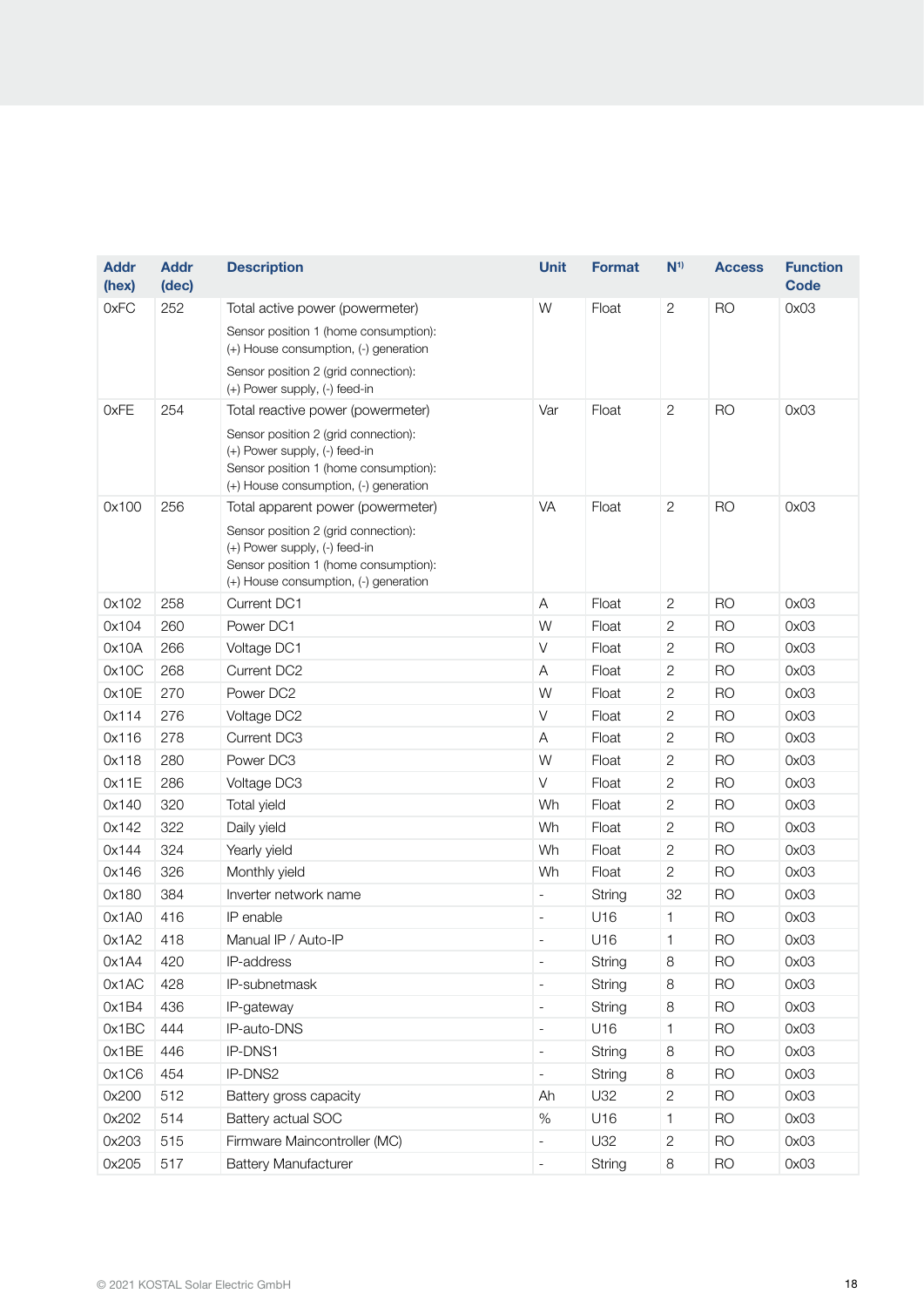| <b>Addr</b><br>(hex) | <b>Addr</b><br>(dec)             | <b>Description</b>                               | <b>Unit</b>              | <b>Format</b>            | N <sup>1</sup> | <b>Access</b>  | <b>Function</b><br><b>Code</b> |
|----------------------|----------------------------------|--------------------------------------------------|--------------------------|--------------------------|----------------|----------------|--------------------------------|
| 0x20D                | 525                              | <b>Battery Model ID</b>                          | $\overline{\phantom{a}}$ | U32                      | $\mathbf{2}$   | R <sub>O</sub> | 0x03                           |
| 0x20F                | 527                              | <b>Battery Serial Number</b>                     | $\overline{a}$           | U32                      | $\mathbf{2}$   | R <sub>O</sub> | 0x03                           |
| 0x211                | 529                              | <b>Work Capacity</b>                             | Wh                       | U32                      | $\overline{c}$ | R <sub>O</sub> | 0x03                           |
| 0x213                | 531                              | <b>Inverter Max Power</b>                        | W                        | U16                      | 1              | <b>RO</b>      | 0x03                           |
| 0x214                | 532                              | Inverter Max Power Scale Factor <sup>4</sup>     | $\overline{a}$           | $\overline{\phantom{a}}$ | $\mathbf{1}$   | <b>RO</b>      | 0x03                           |
| 0x215                | 533                              | Active Power Setpoint                            | $\%$                     | U16                      | $\mathbf{1}$   | <b>RW</b>      | 0x03/0x06                      |
| 0x217                | 535                              | Inverter Manufacturer                            | $\overline{\phantom{0}}$ | String                   | 16             | <b>RO</b>      | 0x03                           |
| 0x22F                | 559                              | <b>Inverter Serial Number</b>                    | $\overline{\phantom{0}}$ | String                   | 16             | <b>RO</b>      | 0x03                           |
| 0x23F                | 575                              | Inverter Generation Power (actual)               | W                        | S <sub>16</sub>          | 1              | <b>RO</b>      | 0x03                           |
| 0x240                | 576                              | Power Scale Factor <sup>4</sup>                  | $\overline{a}$           | $\frac{1}{2}$            | 1              | <b>RO</b>      | 0x03                           |
| 0x241                | 577<br>Generation Energy         |                                                  | Wh                       | U32                      | $\overline{c}$ | <b>RO</b>      | 0x03                           |
| 0x243                | 579                              | Energy Scale Factor <sup>4</sup>                 | $\overline{\phantom{0}}$ | $\overline{a}$           | 1              | <b>RO</b>      | 0x03                           |
| 0x246                | 582                              | Actual battery charge/discharge power            | W                        | S <sub>16</sub>          | 1              | <b>RO</b>      | 0x03                           |
| 0x247                | 583<br>Reactive Power Setpoint   |                                                  | $\%$                     | S <sub>16</sub>          | 1              | <b>RW</b>      | 0x03/0x06                      |
| 0x249                | 585<br>Delta-cos $\Phi$ Setpoint |                                                  | $\frac{1}{2}$            | S <sub>16</sub>          | 1              | <b>RW</b>      | 0x03/0x06                      |
| 0x24A                | 586                              | <b>Battery Firmware</b>                          |                          | U32                      | 1              | <b>RO</b>      | 0x03                           |
| 0x24C                | 588                              | Battery Type <sup>6</sup>                        | $\overline{\phantom{0}}$ | U16                      | $\mathbf{1}$   | <b>RO</b>      | 0x03                           |
| 0x300                | 768                              | Productname (e.g. PLENTICORE plus)               | $\qquad \qquad -$        | String                   | 32             | <b>RO</b>      | 0x03                           |
| 0x320                | 800                              | Power class (e.g. 10)                            | $\overline{a}$           | String                   | 32             | <b>RO</b>      | 0x03                           |
| 0x416                | 1046                             | Total DC charge energy (DC-side to battery)      | Wh                       | Float                    | $\sqrt{2}$     | <b>RO</b>      | 0x03                           |
| 0x418                | 1048                             | Total DC discharge energy (DC-side from battery) | Wh                       | Float                    | 2              | <b>RO</b>      | 0x03                           |
| 0x41A                | 1050                             | Total AC charge energy (AC-side to battery)      | Wh                       | Float                    | $\sqrt{2}$     | <b>RO</b>      | 0x03                           |
| 0x41C                | 1052                             | Total AC discharge energy (battery to grid)      | Wh                       | Float                    | $\overline{c}$ | R <sub>O</sub> | 0x03                           |
| 0x41E                | 1054                             | Total AC charge energy (grid to battery)         | Wh                       | Float                    | $\mathbf{2}$   | R <sub>O</sub> | 0x03                           |
| 0x420                | 1056                             | Total DC PV energy (sum of all PV inputs)        | Wh                       | Float                    | $\sqrt{2}$     | R <sub>O</sub> | 0x03                           |
| 0x422                | 1058                             | Total DC energy from PV1                         | Wh                       | Float                    | 2              | R <sub>O</sub> | 0x03                           |
| 0x424                | 1060                             | Total DC energy from PV2                         | Wh                       | Float                    | $\mathbf{2}$   | R <sub>O</sub> | 0x03                           |
| 0x426                | 1062                             | Total DC energy from PV3                         | Wh                       | Float                    | $\overline{c}$ | R <sub>O</sub> | 0x03                           |
| 0x428                | 1064                             | Total energy AC-side to grid                     | Wh                       | Float                    | 2              | R <sub>O</sub> | 0x03                           |
| 0x42A                | 1066                             | Total DC power (sum of all PV inputs)            | W                        | Float                    | $\overline{c}$ | <b>RO</b>      | 0x03                           |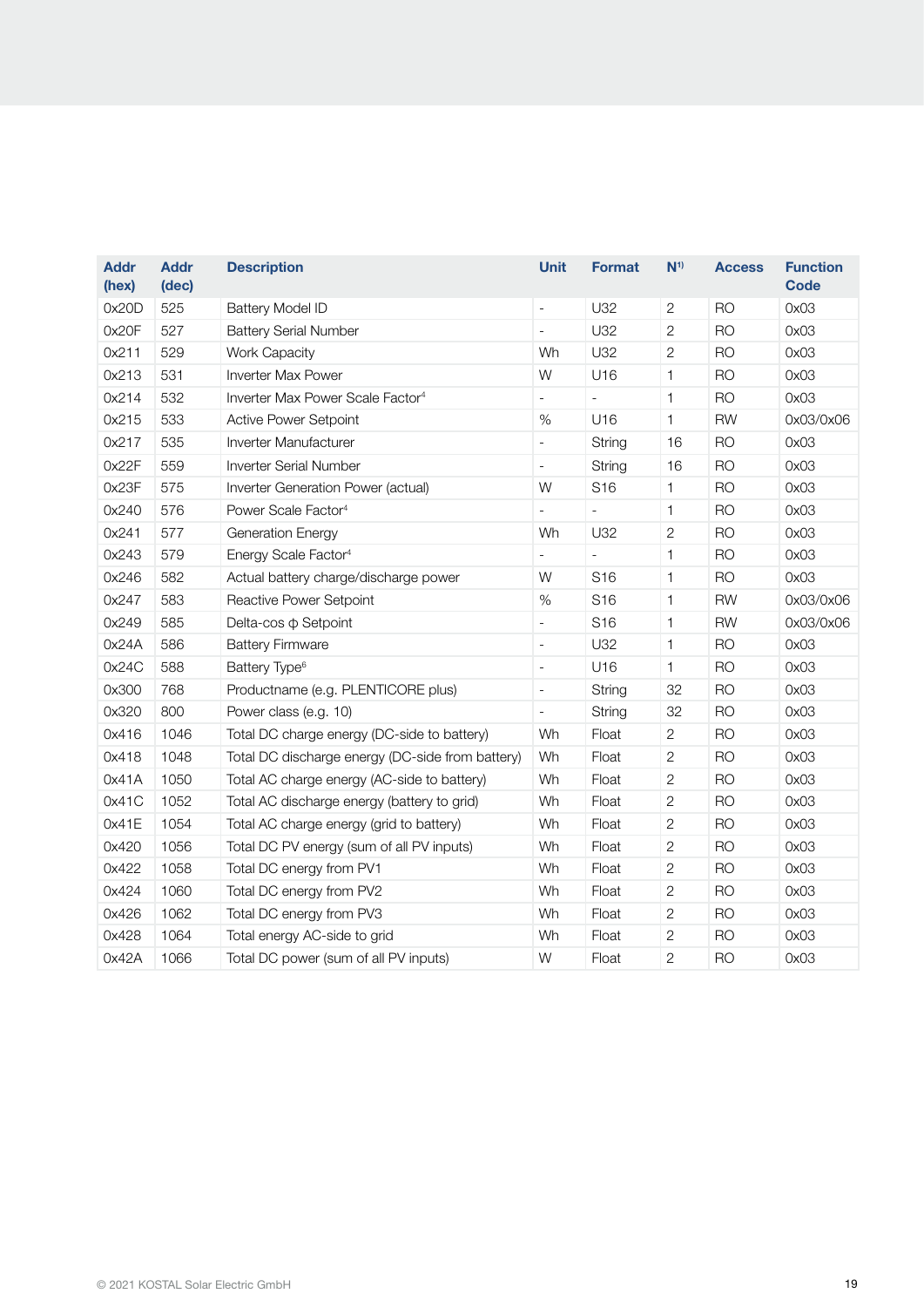#### Notes:

 $1 N =$  Quantity of Registers

Inverter States

- Off
- Init
- IsoMeas
- GridCheck
- StartUp
- -
- FeedIn
- Throttled
- ExtSwitchOff
- Update
- Standby
- GridSync
- GridPreCheck
- GridSwitchOff
- Overheating
- Shutdown
- ImproperDcVoltage
- ESB
- Unknown

States of energy manager (internal energy flow)

0x00 Idle 0x01 n/a 0x02 Emergency Battery Charge 0x04 n/a 0x08 Winter Mode Step 1 0x10 Winter Mode Step 2

 Scale factors: As an alternative to floating point format, values are represented by integer values with a signed scale factor applied. The scale factor explicitly shifts the decimal point to the left (negative value) or the right (positive value). Scale factors are 16 bit two's compliment integer, the signed range is  $-10$  …  $10$ .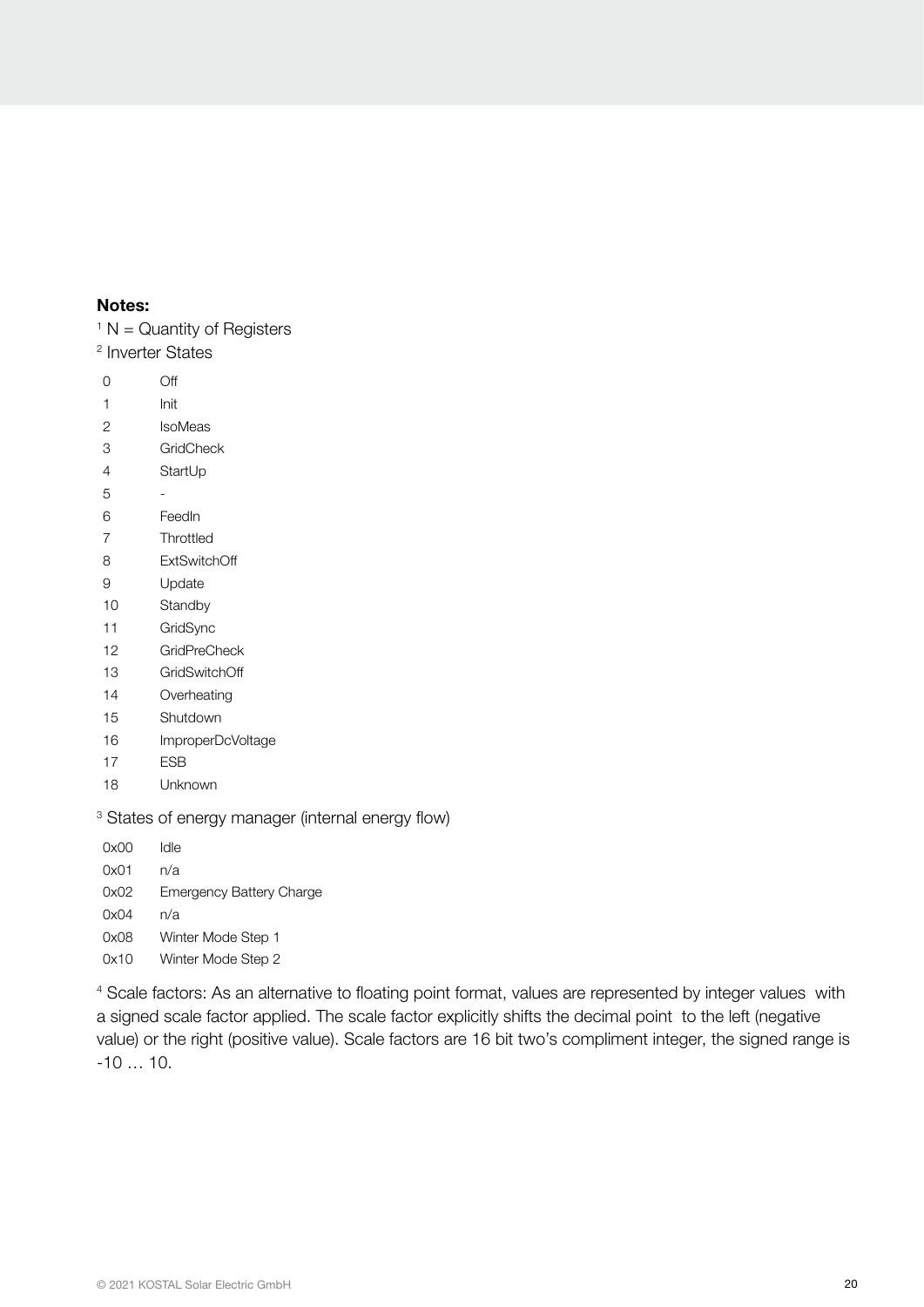#### 5 PSSB-fuse-state

| OxOO | Fuse fail |
|------|-----------|
| 0x01 | Fuse ok   |
| 0xFF | Unchecked |

#### 6 Battery type

- 0x00 No battery (PV-functionality)
- 0x02 Li-Io battery SONY / MURATA
- 0x04 Li-Io battery BYD / BBOX

7 MODBUS Byte Order, important for read or write accesses to float-formatted registers

- 0x00 Little-endian (CDAB)
- 0x01 Big-endian (ABCD)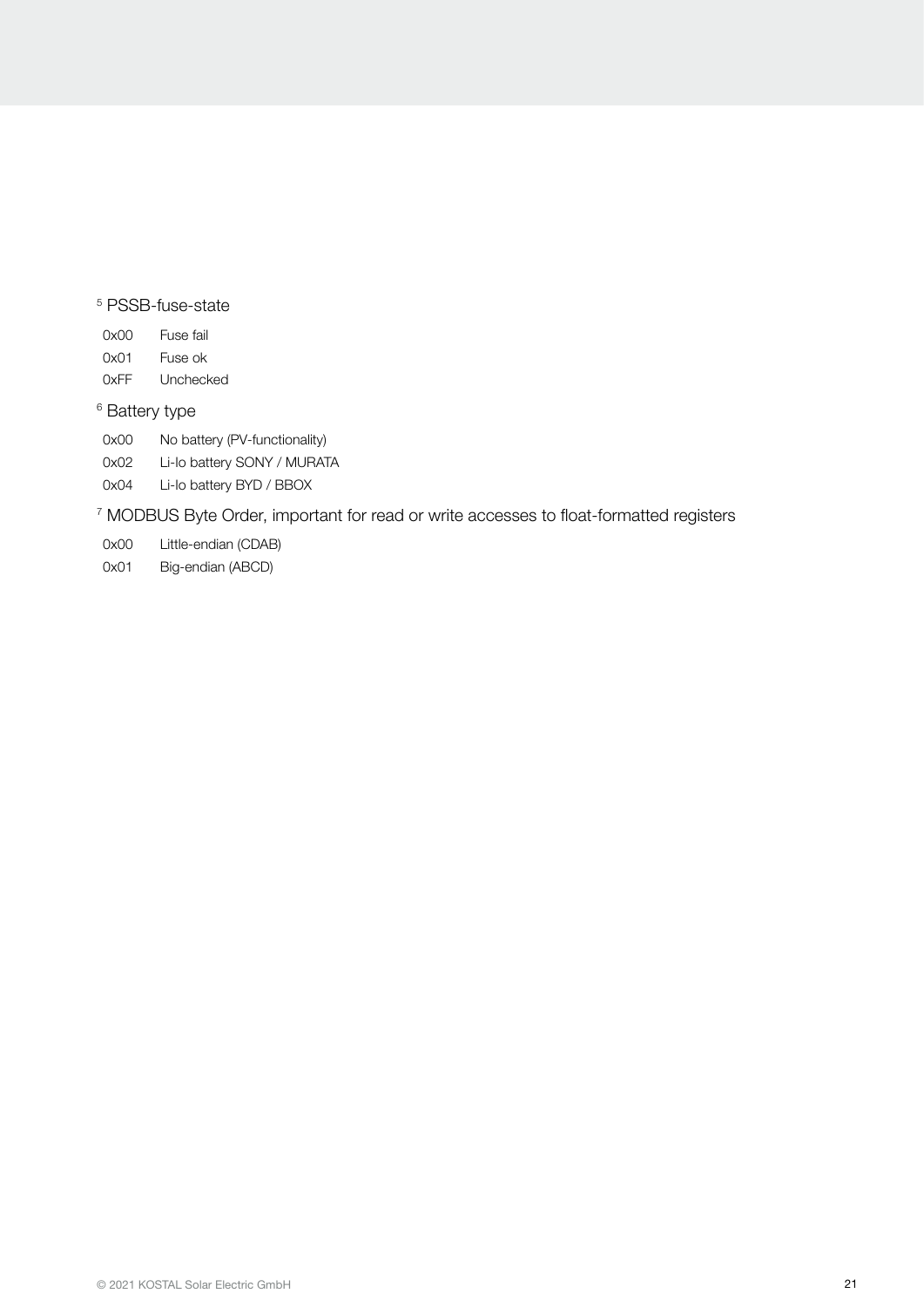## <span id="page-21-0"></span>3.3 Active power and reactive power control

These registers are only writeable and their parameters are not stored in the long-term storage memory of the inverter. That means the inverter will discard these settings when it powers on or resets.

| <b>Addr(Hex)</b> | <b>Addr(DEC)</b> | <b>Description</b>                                                | <b>Format</b>   | *N | <b>Function</b> |
|------------------|------------------|-------------------------------------------------------------------|-----------------|----|-----------------|
| 0x215            | 533              | Active power setpoint (%), range:1100                             | U16             |    | 0x06            |
| 0x247            | 583              | Reactive power setpoint (%), range: -1000100                      | S <sub>16</sub> |    | 0x06            |
| 0x249            | 585              | Delta cos $\phi$ setpoint <sup>1</sup> range: -32768032767        | S <sub>16</sub> |    | 0x06            |
| 0x340            | 832              | Low-Priority Active power setpoint (W), range 065535 <sup>2</sup> | U16             |    | 0x06            |
| 0x341            | 833              | Low-Priority Active power setpoint scale factor <sup>2, 3</sup>   | S8              |    | 0x03            |

\*N = Quantity of Registers

#### Note:

1 The inverters can contribute to grid management by feeding in with a fixed cos φ. The displacement factor cos  $\Phi$  is an unsigned factor that is nonetheless characterized by the suffix "underexcited" or "overexcited". However, a "delta cos φ" is transmitted here to the inverter, whereby a negative value corresponds to underexcited operation and a positive value corresponds to overexcited operation.

The value range -1.0…+1.0 is shown for the transmission of the desired value to the value range -32768…+32767 of a 16 bit whole number (signed short) with a suffix.

Example:

| <b>Setting</b> | Delta cos o | <b>Reactive power</b>           |
|----------------|-------------|---------------------------------|
|                | O           | $\cos \phi = 1.00$              |
| $-1638$        | $-0.05$     | $\cos \phi = 0.95$ underexcited |
| +3276          | $+0.10$     | $\cos \phi = 0.90$ overexcited  |

The maximum setting range is -26214…26214 (corresponds to a max. cos φ of 0.80). The setting range actually realizable by the inverter is found in the data sheet of the inverter.

2 Supported with SW-Version 1.30 or greater

3 Scale factor:

As an alternative to floating point format, the low-priority Active Power Setpoint is represented by an integer value with a signed scale factor applied. The scale factor explicitly shifts the decimal point to the left (negative value) or the right (positive value). Scale factors are 8 bit two's compliment integer, the signed range is -10 … 10.

I.e., a setpoint of 10kW is represented by a value of 10,000 and a scale factor of 0. A setpoint of 200kW is represented by a value of 20000 and a scale factor of +1. The scale factor is read only and has to be read first to get the factor used by the inverter. The desired setpoint has to be scaled with this factor: Setpoint [W] = Register-Value  $_{832}$   $*$  (10 ^ Register-Value  $_{833}$ )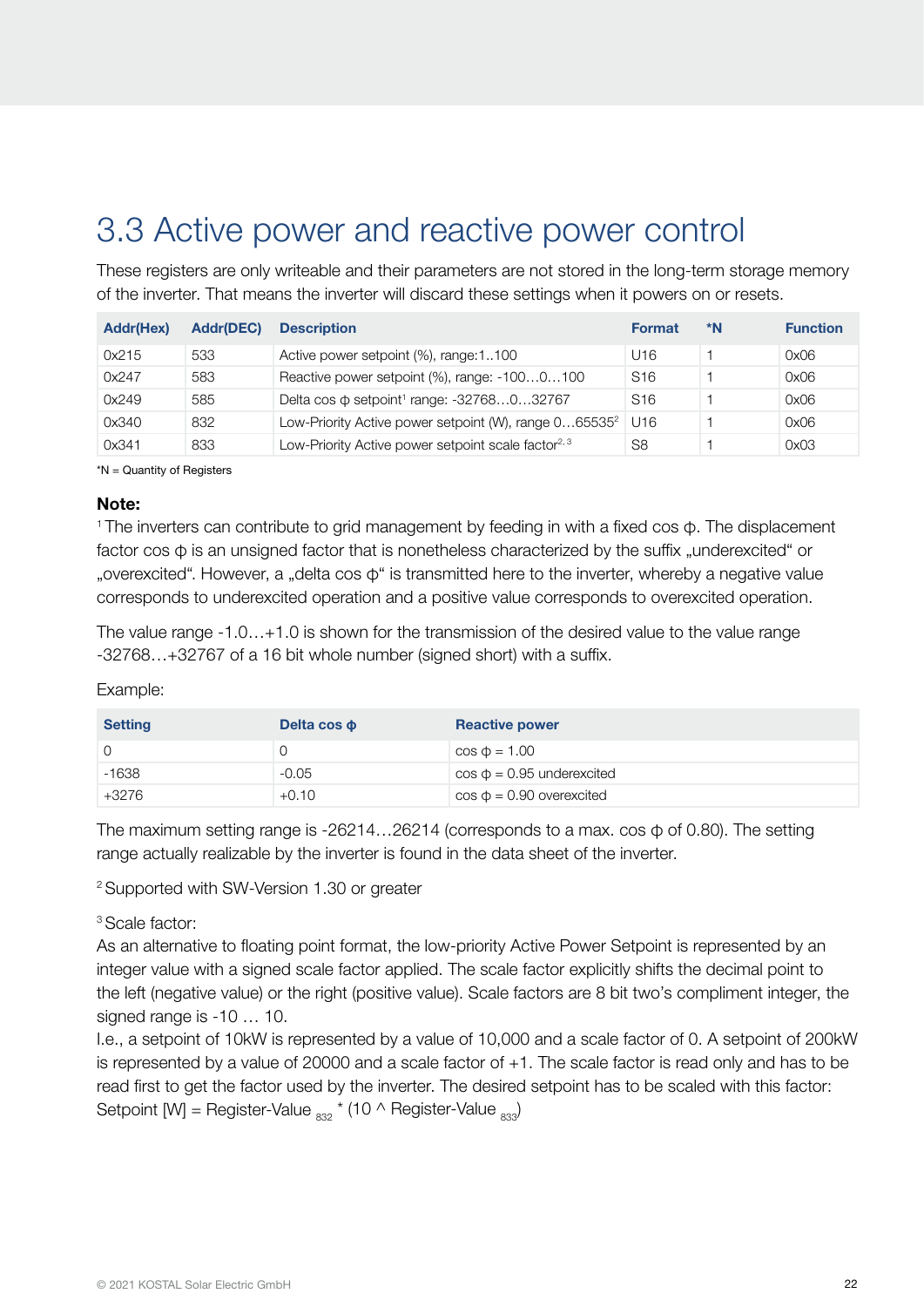# <span id="page-22-0"></span>3.4 External battery management

| <b>Addr</b><br>(hex) | <b>Addr</b><br>(dec) | <b>Description</b>                                                | <b>Unit</b>              | <b>Format</b>            | $N^{1}$        | <b>Access</b>  | <b>Function</b><br><b>Code</b> |
|----------------------|----------------------|-------------------------------------------------------------------|--------------------------|--------------------------|----------------|----------------|--------------------------------|
| 0x400                | 1024                 | Battery charge power (AC) setpoint Note <sup>1,6</sup>            | W                        | S <sub>16</sub>          | $\mathbf{1}$   | <b>WO</b>      | 0x06                           |
| 0x401                | 1025                 | Power Scale Factor Note <sup>2, 6</sup>                           | $\mathbb{L}$             | S <sub>16</sub>          | 1              | <b>RO</b>      | 0x03                           |
| 0x402                | 1026                 | Battery charge power (AC) setpoint, absolute<br>Note <sup>1</sup> | W                        | Float                    | $\overline{c}$ | <b>RW</b>      | 0x03/0x10                      |
| 0x404                | 1028                 | Battery charge current (DC) setpoint, relative<br>Note $1,3$      | $\%$                     | Float                    | $\overline{c}$ | <b>RW</b>      | 0x03/0x10                      |
| 0x406                | 1030                 | Battery charge power (AC) setpoint, relative<br>Note $1,3$        | %                        | Float                    | $\overline{c}$ | <b>RW</b>      | 0x03/0x10                      |
| 0x408                | 1032                 | Battery charge current (DC) setpoint, absolute<br>Note $1$        | Α                        | Float                    | $\overline{c}$ | <b>RW</b>      | 0x03/0x10                      |
| 0x40A                | 1034                 | Battery charge power (DC) setpoint, absolute<br>Note $1$          | W                        | Float                    | $\overline{c}$ | <b>RW</b>      | 0x03/0x10                      |
| 0x40C                | 1036                 | Battery charge power (DC) setpoint, relative<br>Note $1,3$        | %                        | Float                    | $\overline{c}$ | <b>RW</b>      | 0x03/0x10                      |
| 0x40E                | 1038                 | Battery max. charge power limit, absolute                         | W                        | Float                    | $\overline{2}$ | <b>RW</b>      | 0x03/0x10                      |
| 0x410                | 1040                 | Battery max. discharge power limit, absolute                      | W                        | Float                    | 2              | <b>RW</b>      | 0x03/0x10                      |
| 0x412                | 1042                 | Minimum SOC                                                       | %                        | Float                    | $\overline{c}$ | <b>RW</b>      | 0x03/0x10                      |
| 0x414                | 1044                 | Maximum SOC                                                       | $\%$                     | Float                    | $\overline{c}$ | <b>RW</b>      | 0x03/0x10                      |
| 0x42C                | 1068                 | Battery work capacity                                             | Wh                       | Float                    | $\overline{c}$ | <b>RO</b>      | 0x03                           |
| 0x42E                | 1070                 | Battery serial number                                             | $\overline{\phantom{a}}$ | U32                      | 2              | R <sub>O</sub> | 0x03                           |
| 0x430                | 1072                 | Reserved                                                          | $\overline{\phantom{a}}$ | $\overline{\phantom{a}}$ | $\mathbf{2}$   | R <sub>O</sub> | 0x03                           |
| 0x432                | 1074                 | Reserved                                                          | $\overline{\phantom{a}}$ | $\overline{\phantom{0}}$ | $\overline{c}$ | <b>RO</b>      | 0x03                           |
| 0x434                | 1076                 | Maximum charge power limit (read-out from<br>battery)             | W                        | Float                    | $\overline{c}$ | R <sub>O</sub> | 0x03                           |
| 0x436                | 1078                 | Maximum discharge power limit (read-out from<br>battery)          | W                        | Float                    | $\sqrt{2}$     | <b>RO</b>      | 0x03                           |
| 0x438                | 1080                 | Battery management mode Note <sup>4</sup>                         | $\bar{\phantom{a}}$      | U8                       | 1              | R <sub>O</sub> | 0x03                           |
| 0x439                | 1081                 | reserved                                                          | $\overline{a}$           |                          | 1              | R <sub>O</sub> | 0x03                           |
| 0x43A                | 1082                 | Installed sensor type Note <sup>5</sup>                           | $\overline{a}$           | U8                       | 1              | <b>RO</b>      | 0x03                           |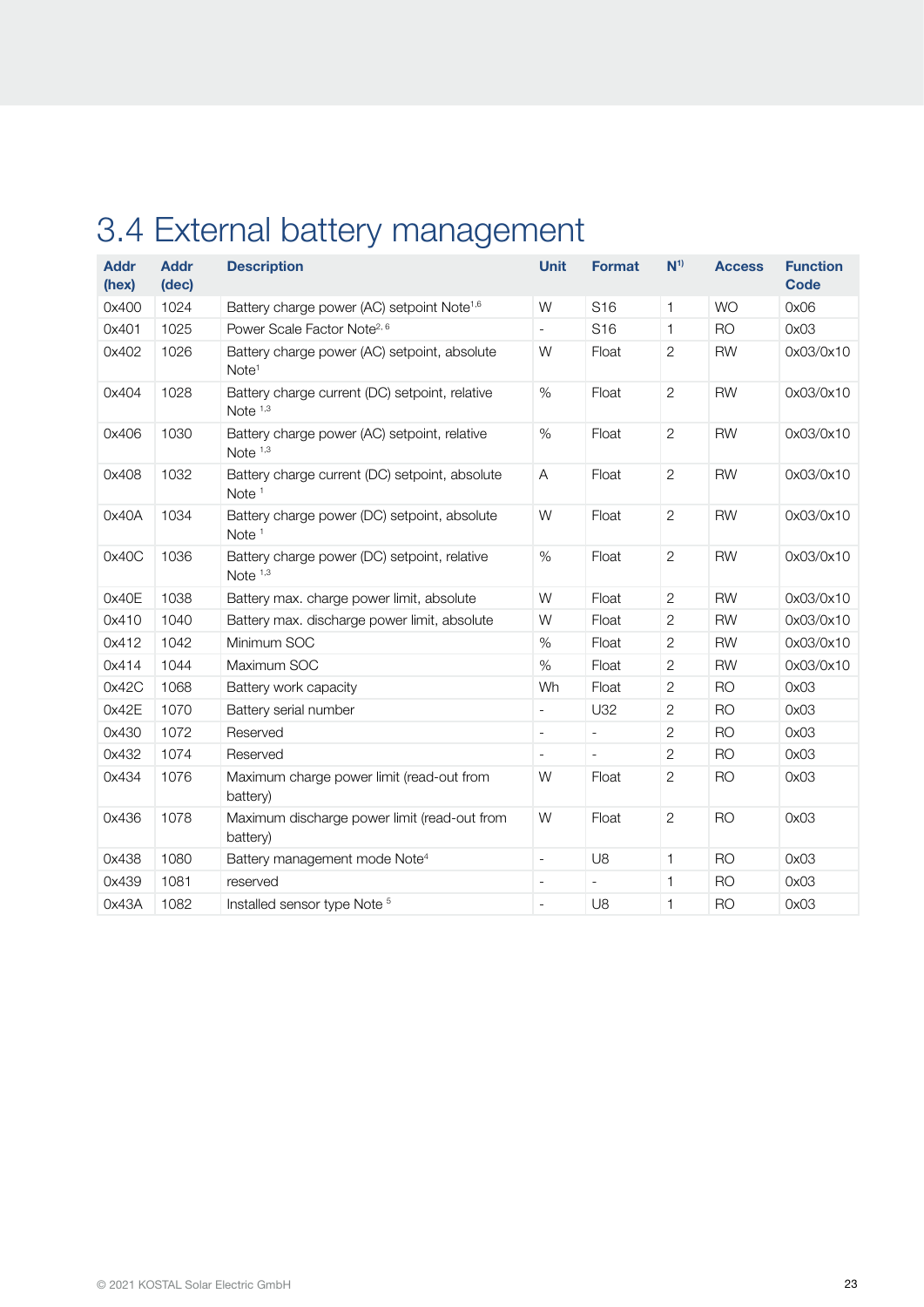#### Notes:

<sup>1</sup> Negative values will charge the battery, positive values will discharge the battery.

2 Scale factor:

As an alternative to floating point format, the battery charge power setpoint is represented by an integer value with a signed scale factor applied. The scale factor explicitly shifts the decimal point to the left (negative value) or the right (positive value). Scale factors are 8 bit two's compliment integer, the signed range is -10 … 10.

I.e., a setpoint of 10kW is represented by a value of 10,000 and a scale factor of 0. A setpoint of 200kW is represented by a value of 20000 and a scale factor of +1. The scale factor is read only and has to be read first to get the factor used by the inverter. The desired setpoint has to be caled with this factor:

Setpoint [W] = Register-Value 1024 \* (10 ^ Register-Value 1025)

 $^3$  In relation to the corresponding nominal values I $_{\sf nom}$  or  ${\sf P}_{\sf nom}$ 

#### 4 Battery management modes

- 0x00 No external battery management
- 0x01 External battery management via digital I/O
- 0x02 External battery management via MODBUS protocol

#### 5 Sensor types

- 0x00 SDM 630 (B+G E-Tech GmbH)
- 0x01 B-Control EM-300 LR (TQ Systems)
- 0x02 reserved
- 0x03 KOSTAL Smart Energy Meter (KOSTAL)
- 0xFF No sensor

6 PLENTICORE BI only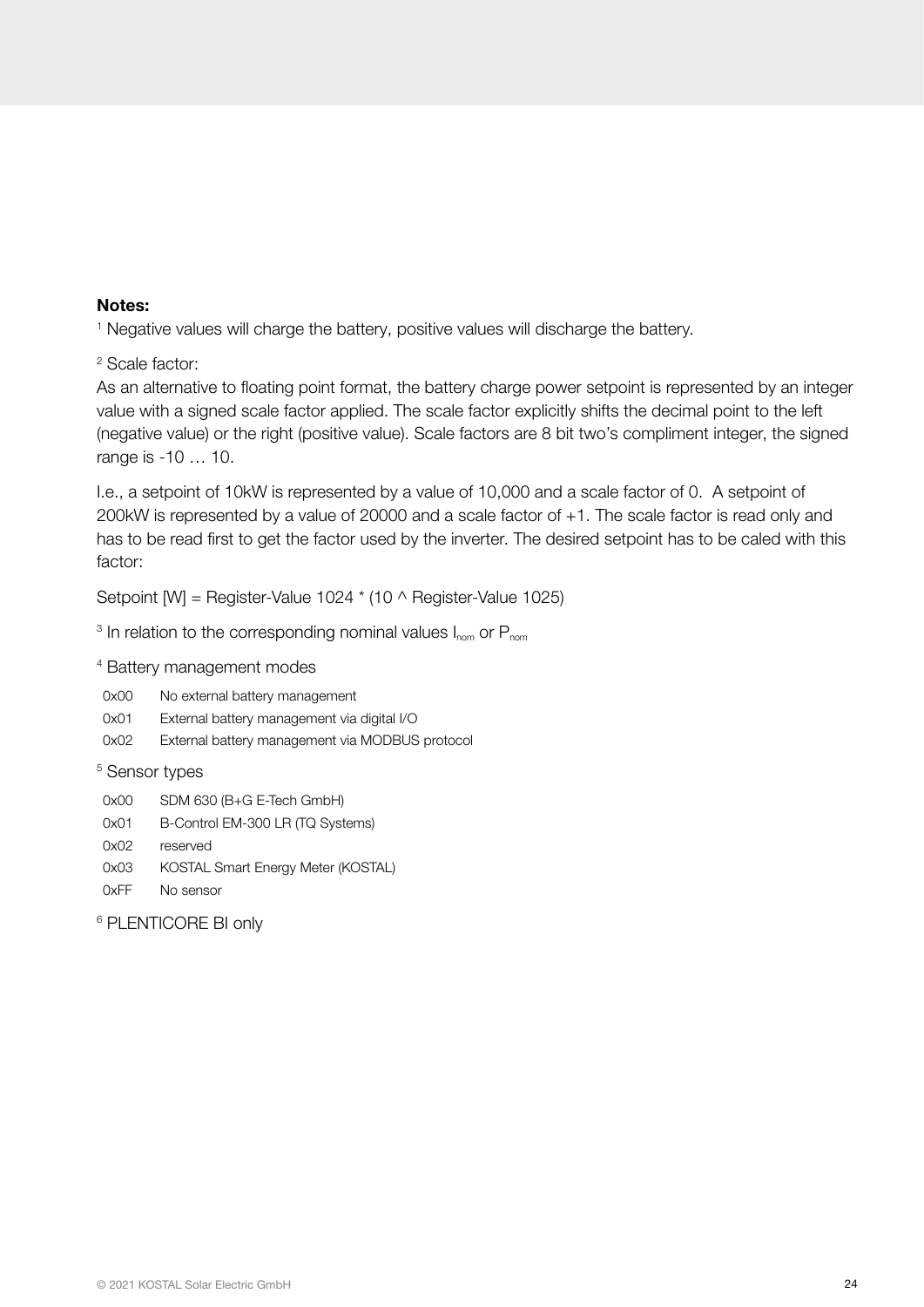# <span id="page-24-0"></span>4. SunSpec Interface

### 4.1 Overview

Information in SunSpec is defined through a set of 'Information Models' representing functionality implemented by devices or plants. SunSpec Alliance Interoperability Specifications describe these information models, data exchange formats and communication protocols used in distributed energy resource systems.

SunSpec information Models are defined using the SunSpec Model Definition XML (SMDX) encoding. Please reference the SMDX file for the definitive version of any SunSpec Information Model, at [http://sunspec.org/download.](http://sunspec.org/download)

SunSpec information Models are communication protocol agnostic, but MODBUS is currently the most popular transport protocol in use.

For further information refer to [www.sunspec.org.](http://www.sunspec.org)

## 4.2 Implemented SunSpec Models

Currently the following SunSpec-Models are implemented:

| <b>Model-No</b> | <b>Model-Name</b>           |
|-----------------|-----------------------------|
| 1               | Common                      |
| 103             | Three Phase Inverter        |
| 113             | Three Phase Inverter, float |
| 120             | Nameplate                   |
| 123             | Immediate Controls          |
| 160             | Multiple MPPT               |
| 802             | <b>Battery Base Model</b>   |
| 65535           | End Model                   |

### 4.3 Startaddresses

| <b>Model-No</b> | <b>Startaddress (dec)</b> |
|-----------------|---------------------------|
| 1               | 40003                     |
| 103             | 40071                     |
| 113             | 40123                     |
| 120             | 40185                     |
| 123             | 40213                     |
| 160             | 40239                     |
| 802             | 40309                     |
| 65535           | 40373                     |